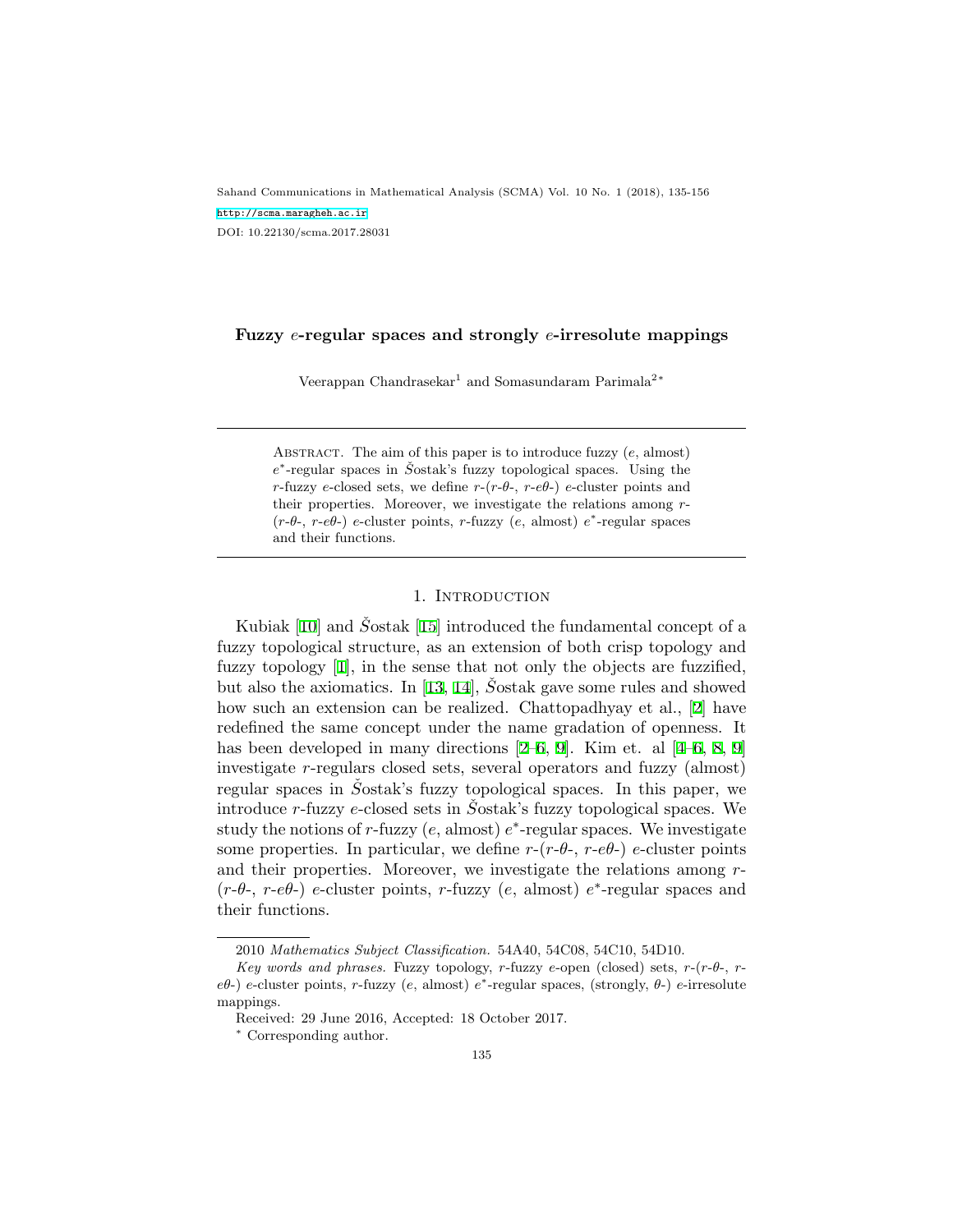# 2. Preliminaries

Throughout this paper, let *X* be a non-empty set,  $I = [0, 1], I_0 =$  $(0, 1]$ . A fuzzy set  $\lambda$  of *X* is a mapping  $\lambda : X \to I$ , and  $I^X$  be the family of all fuzzy sets on *X*. The complement of a fuzzy set  $\lambda$  is denoted by  $\overline{1} - \lambda$ . For  $\lambda \in I^X, \overline{\lambda}(x) = \lambda$  for all  $x \in X$ . For each  $x \in X$  and  $t \in I_0$ , a fuzzy point  $x_t$  is defined by

$$
x_t(y) = \begin{cases} t & \text{if } y = x, \\ 0 & \text{if } y \neq x. \end{cases}
$$

Let  $Pt(X)$  be the family of all fuzzy points in *X*. For  $\lambda, \mu \in I^X, \lambda$  is called quasi coincident with  $\mu$ , denoted by  $\lambda q\mu$ , if there exists  $x \in X$ such that  $\lambda(x) + \mu(x) > 1$ . Otherwise, we denote  $\lambda \overline{q} \mu$ . We define  $x_t \in \lambda$ if  $t \leq \lambda(x)$ . All other notations and definitions are standard in the fuzzy set theory.

**Definition 2.1** ([[15\]](#page-21-1)). A function  $\tau: I^X \to I$  is called a fuzzy topology on *X* if it satisfies the following conditions:

- (1)  $\tau(\overline{0}) = \tau(\overline{1}) = 1$ ,
- $(2)$   $\tau(\bigvee_{i \in J} \mu_i) \ge \bigwedge_{i \in J} \tau(\mu_i)$ , for any  $\{\mu_i : i \in J\} \subseteq I^X$ ,
- (3)  $\tau(\mu_1 \wedge \mu_2) \ge \tau(\mu_1) \wedge \tau(\mu_2)$ , for all  $\mu_1, \mu_2 \in I^X$ .

The pair  $(X, \tau)$  is called a fuzzy topological space (for short, fts).

**Definition 2.2** ([[5](#page-20-4)]). Let  $(X, \tau)$  be a fts,  $\lambda, \mu \in I^X$  and  $r \in I_0$ . We define operators as follows:

$$
C_{\tau}(\lambda, r) = \Lambda \{ \mu \in I^X | \lambda \le \mu, \tau(\overline{1} - \mu) \ge r \},
$$
  

$$
I_{\tau}(\lambda, r) = \vee \{ \mu \in I^X | \lambda \ge \mu, \tau(\mu) \ge r \}.
$$

**Definition 2.3** ([[5](#page-20-4)]). Let  $(X, \tau)$  be a fts. For  $\lambda, \mu \in I^X$  and  $r \in I_0$ , *λ* is called *r*-fuzzy regular open (for short, *r*-fro) (resp. *r*-fuzzy regular closed (for short, *r*-frc)) if  $\lambda = I_\tau(C_\tau(\lambda, r), r)$  (resp.  $\lambda = C_\tau(I_\tau(\lambda, r), r)$ ).

**Definition 2.4** ([[12](#page-21-6)]). Let  $(X, \tau)$  be a fts.  $\lambda, \mu \in I^X$  and  $r \in I_0$ ,

- (i)  $\delta$ -*I<sub>τ</sub>*( $\lambda$ ,  $r$ ) =  $\sqrt{\{\mu \in I^X : \mu \leq \lambda, \mu \text{ is a r-fro set } \}}$  is called the *r*-fuzzy *δ*-interior of *λ*.
- (ii)  $\delta$ - $C_{\tau}(\lambda, r) = \Lambda \{ \mu \in I^X : \mu \geq \lambda, \mu \text{ is a r-frc set } \}$  is called the *r*-fuzzy *δ*-closure of *λ*.

**Definition 2.5** ([[12](#page-21-6)]). Let  $(X, \tau)$  be a fts. For  $\lambda, \mu \in I^X$  and  $r \in I_0$ ,

- (i)  $\lambda$  is called an r-fuzzy  $\delta$ -semiopen (resp. r-fuzzy  $\delta$ -semiclosed) set if  $\lambda \leq C_{\tau}(\delta I_{\tau}(\lambda, r), r)$  (resp.  $I_{\tau}(\delta C_{\tau}(\lambda, r), r) \leq \lambda$ ).
- (ii)  $\lambda$  is called an r-fuzzy  $\delta$ -preopen (resp. r-fuzzy  $\delta$ -preclosed) set if  $\lambda \leq I_{\tau}(\delta C_{\tau}(\lambda, r), r)$  (resp.  $C_{\tau}(\delta I_{\tau}(\lambda, r), r) \leq \lambda$ ).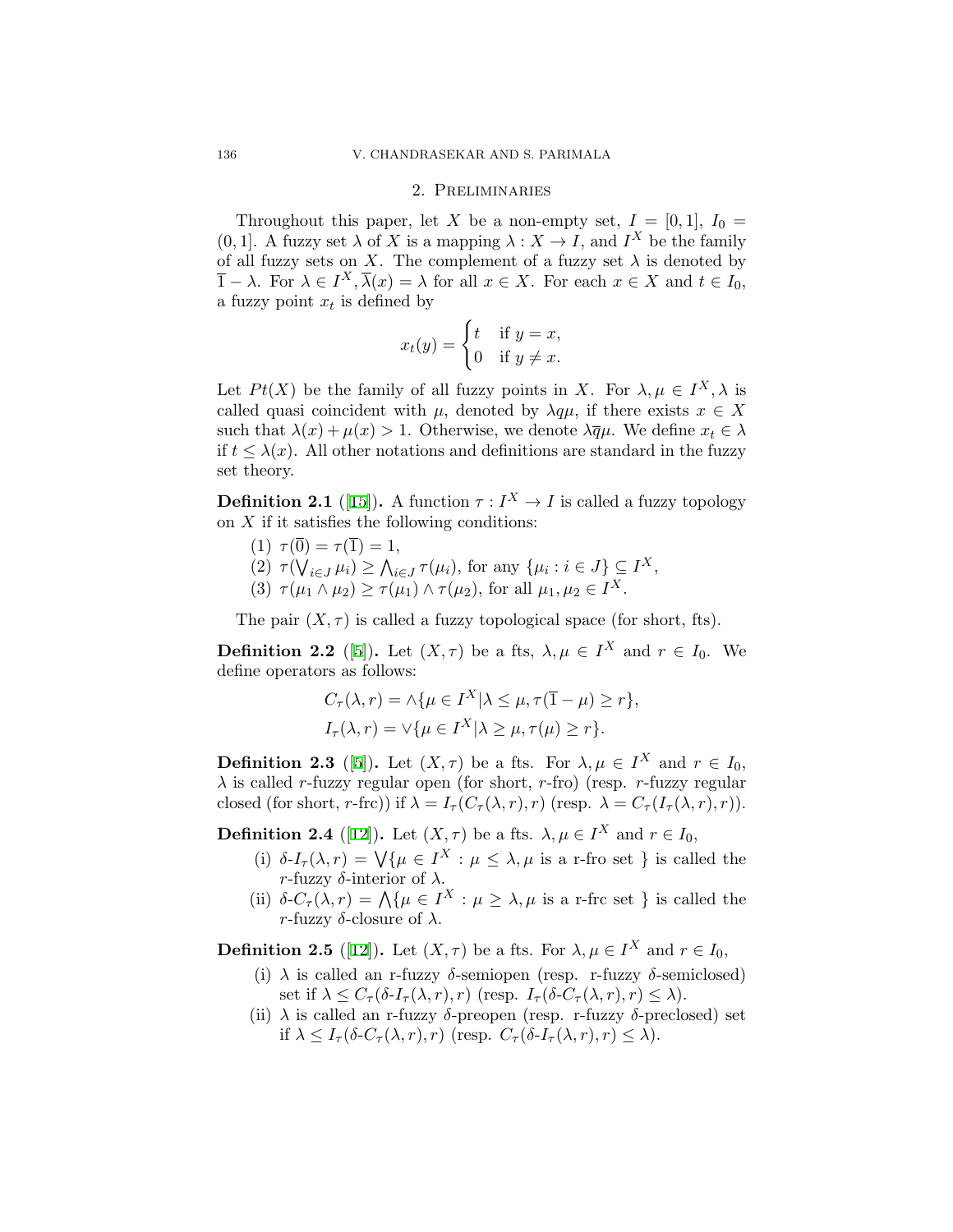FUZZY *e*-REGULAR SPACES AND STRONGLY *e*-IRRESOLUTE MAPPINGS 137

- (iii) *λ* is called an r-fuzzy semi *δ*-preopen (resp. r-fuzzy semi *δ*preclosed) set if  $\lambda \leq I_\tau(C_\tau(\delta I_\tau(\lambda, r), r), r)$  (resp.  $C_\tau(I_\tau(\delta$ - $C_{\tau}(\lambda, r), r$ ,  $r$ )  $\leq \lambda$ ).
- (iv)  $\lambda$  is called an r-fuzzy *e*-open (resp. r-fuzzy *e*-closed) set if  $\lambda \leq$  $C_{\tau}(\delta I_{\tau}(\lambda,r),r) \vee I_{\tau}(\delta C_{\tau}(\lambda,r),r)$  (resp.  $C_{\tau}(\delta I_{\tau}(\lambda,r),r) \wedge I_{\tau}(\delta$ - $C_{\tau}(\lambda, r), r \leq \lambda$ ).

**Definition 2.6** ([[12](#page-21-6)]). Let  $(X, \tau)$  be a fts.  $\lambda, \mu \in I^X$  and  $r \in I_0$ ,

- (i)  $eI_{\tau}(\lambda, r) = \sqrt{\{\mu \in I^X : \mu \leq \lambda, \mu \text{ is a r-feo set }\}}$  is called the *r*-fuzzy e-interior of  $\lambda$ .
- (ii)  $eC_{\tau}(\lambda, r) = \bigwedge \{ \mu \in I^X : \mu \geq \lambda, \mu \text{ is a r-fcc set } \}$  is called the *r*-fuzzy e-closure of  $\lambda$ .

**Definition 2.7** ([[8](#page-21-5)]). Let  $(X, \tau)$  be a fts and  $x_t \in Pt(X)$ . We denote

$$
Q_{\tau}(x_t, r) = \{\mu \in I^X | x_t q \mu, \tau(\mu) \ge r\},\
$$

$$
\mathcal{R}_{\tau}(x_t, r) = \{\mu \in I^X | x_t q \mu, \mu \text{ is } r\text{-fro}\}.
$$

**Definition 2.[8](#page-21-5)** ([8]). Let  $(X, \tau)$  be a fts,  $\lambda \in I^X$ ,  $x_t \in Pt(X)$  and  $r \in I_0$ . A fuzzy point  $x_t$  is called:

- (i) an *r*-(resp. *r*-*θ*-) cluster point of  $\lambda$  if  $\mu q \lambda$  (resp.  $C_{\tau}(\mu, r)q\lambda$ ) for every  $\mu \in \mathcal{Q}_{\tau}(x_t, r)$ .
- (ii) an *r*-(resp. *r*-*θ*-) regular cluster point of  $\lambda$  if  $\mu q \lambda$  (resp.  $C_{\tau}(\mu, r)q\lambda$ ) for every  $\mu \in \mathcal{R}_{\tau}(x_t, r)$ .

Also, we define operators  $RC<sub>\tau</sub>$  and  $RT<sub>\tau</sub>$  with respect to *r*-regular cluster and  $r$ - $\theta$ -regular cluster points respectively.

**Theorem 2.9** ([\[7\]](#page-21-7)). Let  $(X, \tau)$  be a fts. For each  $\lambda, \mu, \rho \in I^X$  and  $r \in I_0$ *we have the following properties:*

- (1)  $C_{\tau}(\lambda, r) = \bigvee \{x_t \in Pt(X)|x_t \text{ is an } r\text{-cluster point of }\lambda\},$  $RC_{\tau}(\lambda, r) = \bigwedge \{ \mu \in I^X | \lambda \leq \mu, \mu \text{ is } r\text{-}frc \}.$
- $(T_7(\lambda, r) = \Lambda \{ \mu \in I^X | \lambda \leq I_\tau(\mu, r), \tau(\overline{1} \mu) \geq r \},$  $RT_{\tau}(\lambda, r) = \bigwedge \{ \mu \in I^X | \lambda \leq I_{\tau}(\mu, r), \mu \text{ is } r\text{-}frc \}.$
- (3)  $x_t$  *is an r-* $\theta$ *-cluster point of*  $\lambda$  *iff*  $x_t \in T_\tau(\lambda, r)$ ,  $x_t$  *is an*  $r$ *-θ-regular cluster point of*  $\lambda$  *iff*  $x_t \in RT_\tau(\lambda, r)$ *.*

**Definition 2.10** ([[7](#page-21-7)]). Let  $(X, \tau)$  be a fts. Then  $(X, \tau)$  is called an *r*-fuzzy regular (resp. *r*-fuzzy almost regular) if for each  $\tau(\mu) > r$  (resp. *r*-regular open  $\mu$ ), there exists a family  $\{\nu_i \in I^X | \tau(\nu_i) \geq r\}$  such that  $\mu = \bigvee_{i \in \Gamma} \nu_i$  with  $C_{\tau}(\nu_i, r) \leq \mu$ .

**Definition 2.11.** Let  $(X, \tau)$  and  $(Y, \eta)$  be fts's, a function  $f : (X, \tau) \rightarrow$  $(Y, \eta)$  is called:

(i)fuzzy continuous [[11\]](#page-21-8) iff  $\tau(f^{-1}(\mu)) \geq \eta(\mu)$ ,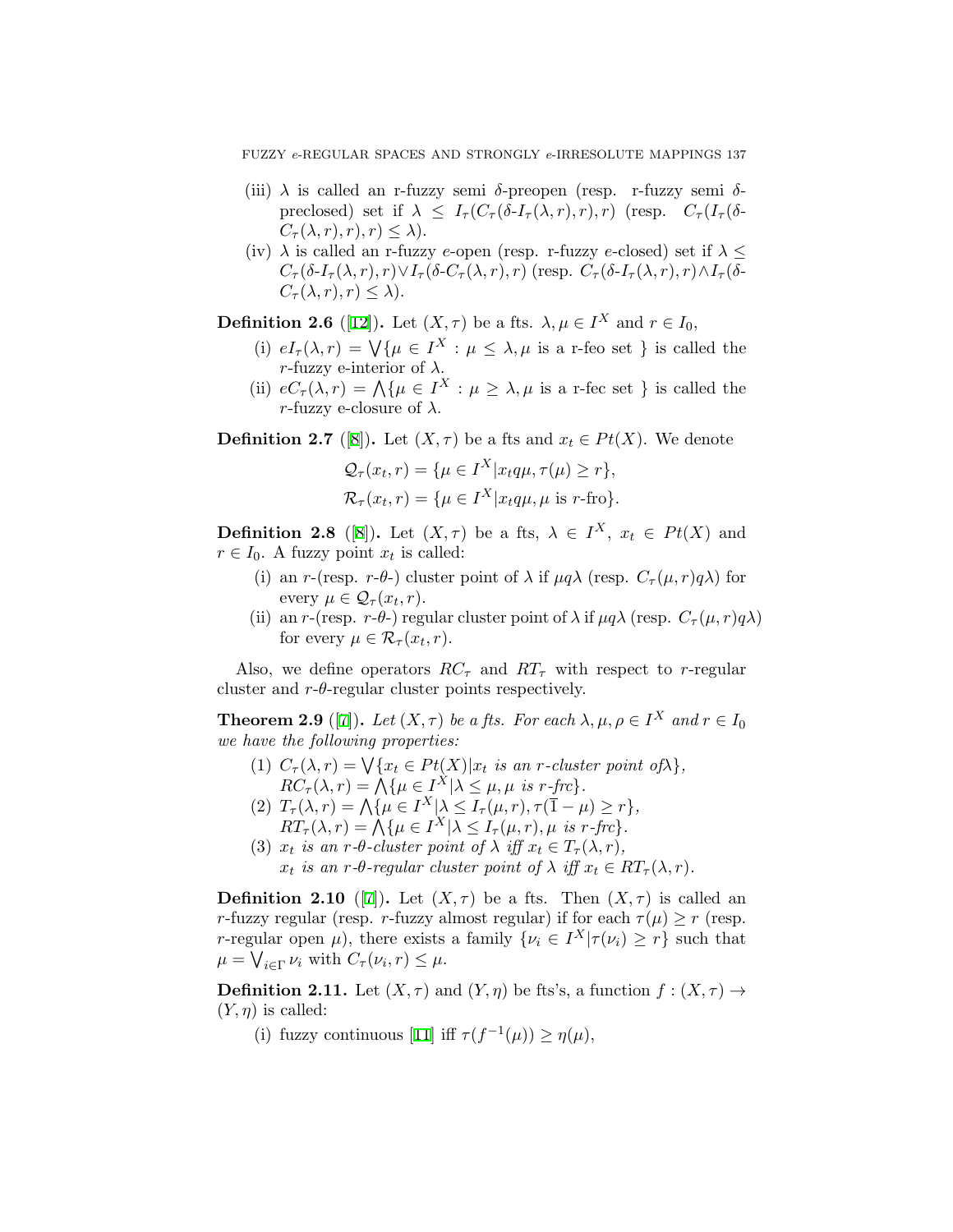- (ii) fuzzy open (resp. fuzzy closed) [\[11](#page-21-8)] iff  $\eta(f(\lambda)) \geq \tau(\lambda)$  (resp.  $\eta(\overline{1} - f(\lambda)) \geq \tau(\overline{1} - \lambda)$ ),
- (iii)fuzzy *e*-irresolute [[12\]](#page-21-6) iff  $f^{-1}(\mu)$  is *r*-feo for each *r*-feo  $\mu \in I^Y$ .
- (iv) fuzzy *e*-continuous[[12\]](#page-21-6) (resp. fuzzy weakly *e*-continuous) iff for each  $\mu \in \mathcal{Q}_{\eta}(f(x), r)$ , there exists  $\lambda \in e_{\tau}(x_t, r)$  such that  $f(\lambda) \leq \mu$  (resp.  $f(\lambda) \leq eC_n(\mu, r)$ ),
- (v) *f* is called fuzzy *δ*-semiopen[[12](#page-21-6)] (resp. fuzzy *δ*-preopen, fuzzy semi *δ*-preopen and fuzzy e-open) iff  $f(λ)$  is an *r*-f*δ*so (resp. *rf* $\delta$ po, *r*-fs $\delta$ po and *r*-feo) set of *Y* for each  $\lambda \in I^X, r \in I_0$  with  $\tau_1(\lambda) > r$ .
- (vi) $f$  is called fuzzy  $\delta$ -semiclosed [[12\]](#page-21-6) (resp. fuzzy  $\delta$ -preclosed, fuzzy semi  $\delta$ -preclosed and fuzzy e-closed) if  $f(\lambda)$  is an *r*-f $\delta$ sc (resp. *r*-f*δ*pc, *r*-fs*δ*pc and *r*-f*γ*c) set of *Y* for each  $\lambda \in I^X, r \in I_0$  with  $\tau_1(\overline{1} - \lambda) \geq r$ .

<span id="page-3-0"></span>**Theorem 2.[12](#page-21-6)** ([12]). Let  $(X, \tau)$  be a fts and  $r \in I_o$ .

- (i) *Any union of r-feo sets is an r-feo set.*
- (ii) *Any intersection of r-fec sets is an r-fec set.*

**Definition 2.13** ([[7](#page-21-7)]). Let  $(X, \tau)$  and  $(Y, \eta)$  be fts's a function  $f$ :  $(X, \tau) \to (Y, \eta)$  is called a supercontinuous iff for each  $\mu \in \mathcal{Q}_{\eta}(f(x), r)$ , there exists  $\lambda \in \mathcal{R}_{\tau}(x_t, r)$  such that  $f(\lambda) \leq \mu$ .

3. Fuzzy *e*-regular spaces

**Definition 3.1.** Let  $(X, \tau)$  be a fts and  $x_t \in Pt(X)$ . We denote  $\mathcal{E}_{\tau}(x_t, r) = \{\mu \in I^X | x_t q \mu, \mu \text{is } r \text{-feo}\}.$ 

**Definition 3.2.** Let  $(X, \tau)$  be a fts,  $\lambda \in I^X$ ,  $x_t \in Pt(X)$  and  $r \in I_0$ . A fuzzy point  $x_t$  is called:

- (i) an *r*-*eθ*-cluster point of  $\lambda$  if  $eC_{\tau}(\mu, r)q\lambda$  for every  $\mu \in \mathcal{Q}_{\tau}(x_t, r)$ ,
- (ii) an *r*-(resp. *r*-*θ*-, *r*-*eθ*-) *e*-cluster point of  $\lambda$  if  $\mu q \lambda$  (resp.  $C_{\tau}(\mu, r)q\lambda$ ,  $eC_{\tau}(\mu, r)q\lambda$  for every  $\mu \in \mathcal{E}_{\tau}(x_t, r)$ ,
- (iii) an *r*- $e\theta$ -regular cluster point of  $\lambda$  if  $eC_{\tau}(\mu, r)q\lambda$  for every  $\mu \in$  $\mathcal{R}_{\tau}(x_t,r)$ .

We define operators  $eT_\tau, eeT_\tau: I^X \times I_0 \to I^X$  as follows:

 $eT_{\tau}(\lambda, r) = \bigvee \{x_t \in Pt(X)|x_t \text{ is an } r \text{-}\theta\text{-}ecluster point of } \lambda\},$  $eeT_{\tau}(\lambda, r) = \bigvee \{x_t \in Pt(X)|x_t \text{ is a } r \text{-} e\theta \text{-}ecluster point of } \lambda \}.$ 

Also, we define operators  $ReT_\tau$  and  $CeT_\tau$  with respect to  $r$ - $e\theta$ -regular cluster and *r*-*eθ*-cluster points respectively.

<span id="page-3-1"></span>**Theorem 3.3.** Let  $(X, \tau)$  be a fts. For  $\lambda, \mu \in I^X, r \in I_0$ , it holds the *following properties*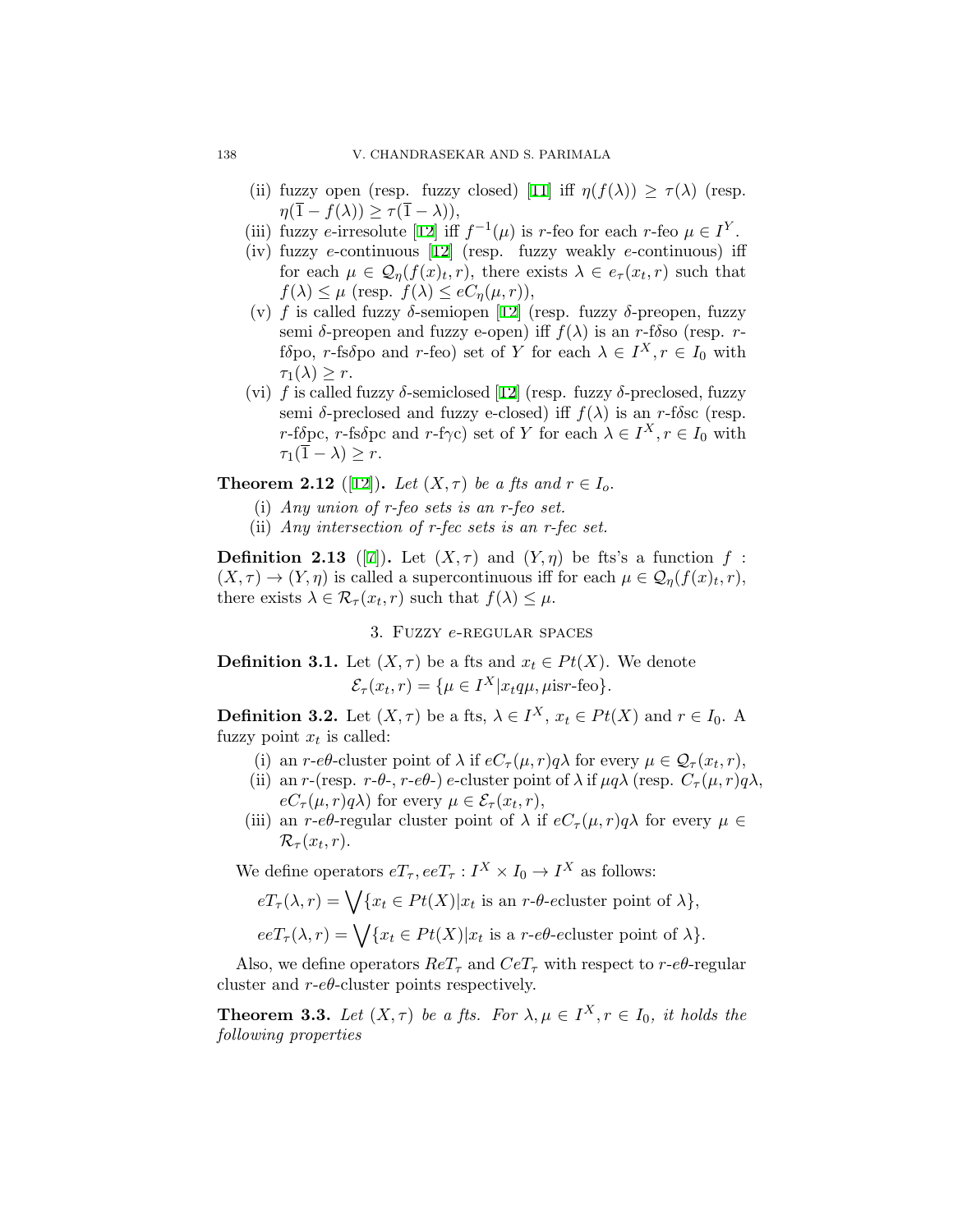FUZZY *e*-REGULAR SPACES AND STRONGLY *e*-IRRESOLUTE MAPPINGS 139

(1)  $eC_\tau(\overline{1} - \lambda, r) = \overline{1} - eI_\tau(\lambda, r)$ ,  $(2)$   $\lambda \leq eC_{\tau}(\lambda, r) \leq C_{\tau}(\lambda, r)$ , (3) If  $\tau(\lambda) \geq r$  and  $\tau(\overline{1} - \lambda) \geq r$ , then  $eC_{\tau}(\lambda, r) = C_{\tau}(\lambda, r)$ , (4)  $e^{c}C_{\tau}(e^{c}C_{\tau}(\lambda, r), r) = e^{c}C_{\tau}(\lambda, r).$ 

*Proof.* (1) For each  $\lambda \in I^X, r \in I_0$ , we have

$$
eI_{\tau}(\overline{1} - \lambda, r) = \bigvee \{ \mu \in I^X | \mu \le \overline{1} - \lambda, \mu \text{isr-feo} \}
$$
  
=  $\overline{1} - \bigwedge \{ \overline{1} - \mu | \overline{1} - \mu \ge \lambda, \overline{1} - \mu \text{isr-fec} \}$   
=  $\overline{1} - eC_{\tau}(\lambda, r).$ 

- (2) Since  $\tau(\overline{1} \lambda) \ge r$ , then  $\mu$  is *r*-fec. Thus the result holds.
- (3) Suppose  $eC_{\tau}(\lambda, r)(x) < t < C_{\tau}(\lambda, r)(x)$ . There exists an *r*-fec set  $\mu$  with  $\lambda \leq \mu$  such that

$$
eC_{\tau}(\lambda, r)(x) < \mu(x) < t < C_{\tau}(\lambda, r)(x).
$$

Since  $\mu$  is *r*-fec,

 $C_{\tau}(\delta I_{\tau}(\mu, r), r) \wedge I_{\tau}(\delta C_{\tau}(\mu, r), r) \leq \mu.$ Since  $\tau(\lambda) \geq r$  and  $\tau(\overline{1} - \lambda) \geq r$ ,  $I_{\tau}(\lambda, r) = \lambda$  and  $C_{\tau}(\lambda, r) = \lambda$ . So  $C_{\tau}(\lambda, r)(x) = C_{\tau}(\delta I_{\tau}(\lambda, r), r)(x) \wedge I_{\tau}(\delta C_{\tau}(\lambda, r), r)(x)$  $\leq C_{\tau}(\delta I_{\tau}(\mu, r), r)(x) \wedge I_{\tau}(\delta C_{\tau}(\mu, r), r)(x)$  $≤$   $\mu(x)$ *< t.*

It is a contradiction.

(4) Since  $eC_\tau(\lambda, r)$  is *r*-fec from Theorem [2.12](#page-3-0) (2), it is trivial.

□

<span id="page-4-0"></span>**Theorem 3.4.** *Let*  $(X, \tau)$  *be a fts. The following statements hold:* 

| $r$ - $e$ cluster    | $\Rightarrow$ | $r$ -e $\theta$ -e cluster      | $\Rightarrow$     | $r$ - $\theta$ -e cluster  |
|----------------------|---------------|---------------------------------|-------------------|----------------------------|
|                      |               |                                 |                   |                            |
| $r$ -cluster         | $\Rightarrow$ | $r$ -e $\theta$ cluster         | $\Leftrightarrow$ | $r-\theta$ cluster         |
|                      |               |                                 |                   |                            |
| $r$ -regular cluster | $\Rightarrow$ | $r$ -e $\theta$ regular cluster | $\Leftrightarrow$ | $r-\theta$ regular cluster |

*Proof.* By Theorem [3.3](#page-3-1) (3), since  $eC_{\tau}(\mu, r) = C_{\tau}(\mu, r)$  for  $\tau(\mu) \ge r$ ,  $x_t$  is an *r*- $e\theta$  (resp. *r*- $e\theta$  regular) cluster point iff  $x_t$  is an  $r$ - $\theta$  (resp. *r*- $\theta$  regular) cluster point. Other implications follow from the definitions.  $\Box$ 

<span id="page-4-1"></span>**Theorem 3.5.** Let  $(X, \tau)$  be a fts. For each  $\lambda, \mu, \rho \in I^X$  and  $r \in I_0$  we *have the following properties:*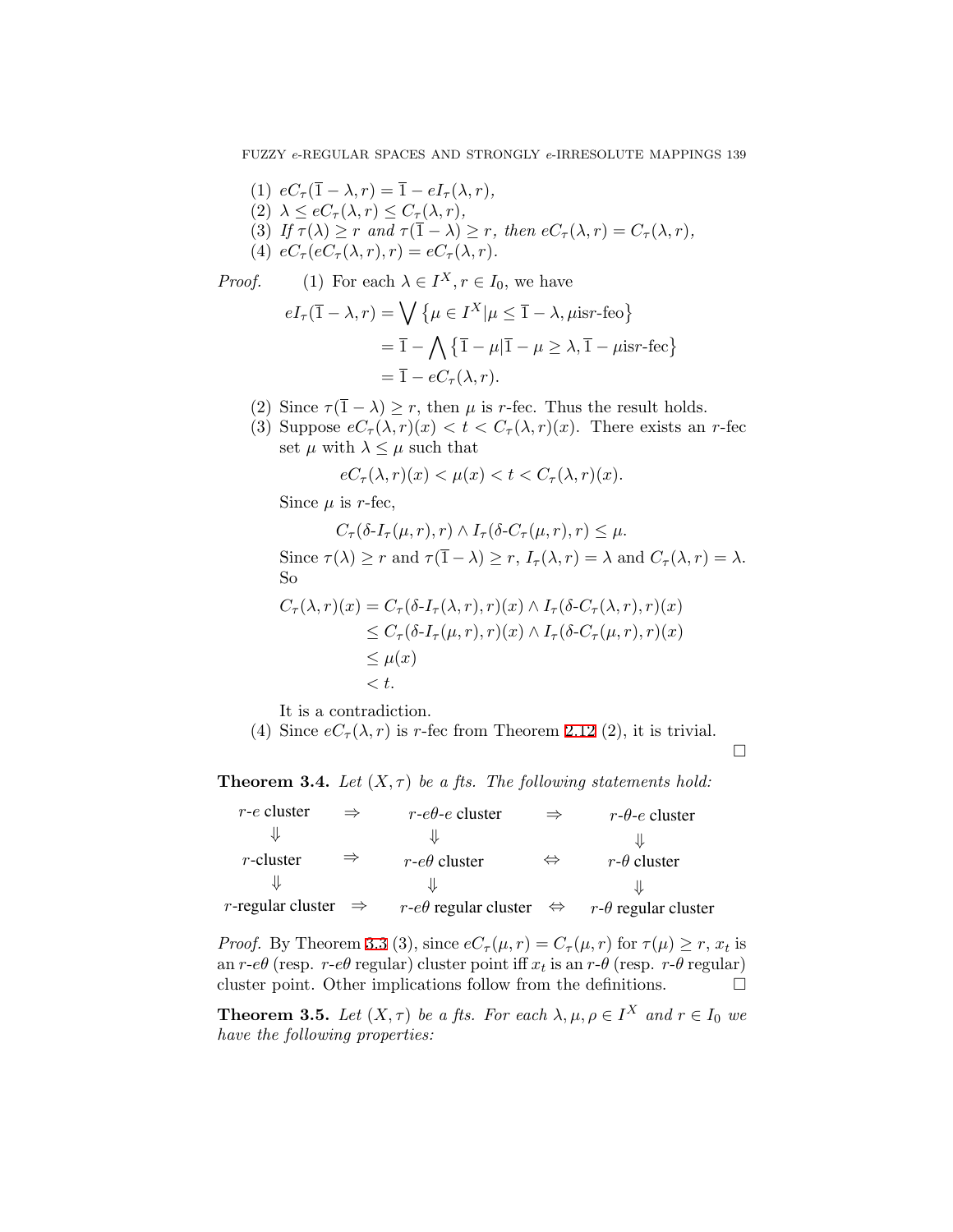$(1)$   $\mathcal{R}_{\tau}(x_t, r) \subset \mathcal{Q}_{\tau}(x_t, r) \subset \mathcal{E}_{\tau}(x_t, r).$ (2)  $eC_{\tau}(\lambda, r) = \sqrt{\{x_t \in Pt(X)|x_t \text{ is an } r\text{-}ecluster point of \lambda\}}.$ (3)  $eT_{\tau}(\lambda, r) = \bigwedge \{ \mu \in I^X | \lambda \leq I_{\tau}(\mu, r), \mu \text{ is } r\text{-}fcc \}.$ (4)  $eeT_{\tau}(\lambda, r) = \bigwedge \{ \mu \in I^X | \lambda \leq eI_{\tau}(\mu, r), \mu \text{ is } r\text{-}fcc \},\$  $C e T_{\tau}(\lambda, r) = \bigwedge \{ \mu \in I^X | \lambda \leq e I_{\tau}(\mu, r), \tau(\overline{1} - \mu) \geq r \},$  $Re T_{\tau}(\lambda, r) = \bigwedge \{ \mu \in I^X | \lambda \leq e I_{\tau}(\mu, r), \mu \text{ is } r \text{-}f r c \}.$ (5)  $x_t$  *is an e-cluster point of*  $\lambda$  *iff*  $x_t \in eC_\tau(\lambda, r)$ , *x*<sub>t</sub> is an *r*-*θ*<sup>-</sup> (resp. *r*-*eθ*<sup>-</sup>)</sub> *e cluster point of*  $\lambda$  *iff*  $x_t \in eT_\tau(\lambda, r)$  $(resp. x_t \in eeT_\tau(\lambda, r)),$  $x_t$  *is an r-eθ-regular cluster point of*  $\lambda$  *iff*  $x_t \in Re T_\tau(\lambda, r)$ *.* (6)  $CeT_{\tau}(\lambda, r) = T_{\tau}(\lambda, r)$  and  $ReT_{\tau}(\lambda, r) = RT_{\tau}(\lambda, r)$ .  $(7)$   $eC_{\tau}(\lambda, r) \leq eeT_{\tau}(\lambda, r) \leq eT_{\tau}(\lambda, r) \leq T_{\tau}(\lambda, r) \leq RT_{\tau}(\lambda, r).$ (8)  $eC_{\tau}(\lambda, r) \leq C_{\tau}(\lambda, r) \leq RC_{\tau}(\lambda, r) \leq T_{\tau}(\lambda, r) \leq RT_{\tau}(\lambda, r).$ (9) If  $\rho$  *is*  $r$ *-feo, then* 

$$
eC_{\tau}(\rho,r)=eeT_{\tau}(\rho,r),
$$

*and*

$$
C_{\tau}(\rho, r) = RC_{\tau}(\rho, r)
$$
  
=  $T_{\tau}(\rho, r)$   
=  $RT_{\tau}(\rho, r)$ .

(10) *If*  $\tau(\rho) \geq r$ *, then* 

$$
eC_{\tau}(\rho, r) = eeT_{\tau}(\rho, r)
$$
  
=  $eT_{\tau}(\rho, r)$   
=  $C_{\tau}(\rho, r)$   
=  $RC_{\tau}(\rho, r)$   
=  $T_{\tau}(\rho, r)$   
=  $RT_{\tau}(\rho, r)$ .

*Proof.* (1) It follows from the definitions.

(2) Put  $\rho = \sqrt{x_t \in Pt(X)}|x_t|$  is an *r*-*e* cluster point of  $\lambda$ . Suppose  $eC_{\tau}(\lambda, r) \nleq \rho$ . Then there exist  $x \in X$  and  $t \in (0, 1)$  such that  $eC_{\tau}(\lambda, r)(x) > t > \rho(x)$ . Then  $x_t$  is not an *r*-*e* cluster point of  $\lambda$ . So, there exists  $\mu \in \mathcal{E}_{\tau}(x_t, r)$ ,  $\lambda \leq \overline{1} - \mu$  and  $\overline{1} - \mu$ is *r*-fec. By the definition of  $eC_7$ , in Theorem [3.3](#page-3-1)

$$
eC_{\tau}(\lambda, r)(x) \leq (\overline{1} - \mu)(x) < t.
$$

It is a contradiction. Thus  $eC_{\tau}(\lambda, r) \leq \rho$ .

Suppose  $eC_{\tau}(\lambda, r) \not\geq \rho$ . Then there exists an *r*-*e* cluster point  $y_s \in Pt(X)$  of  $\lambda$  such that  $eC_\tau(\lambda, r)(y) < s \leq \rho(y)$ . By the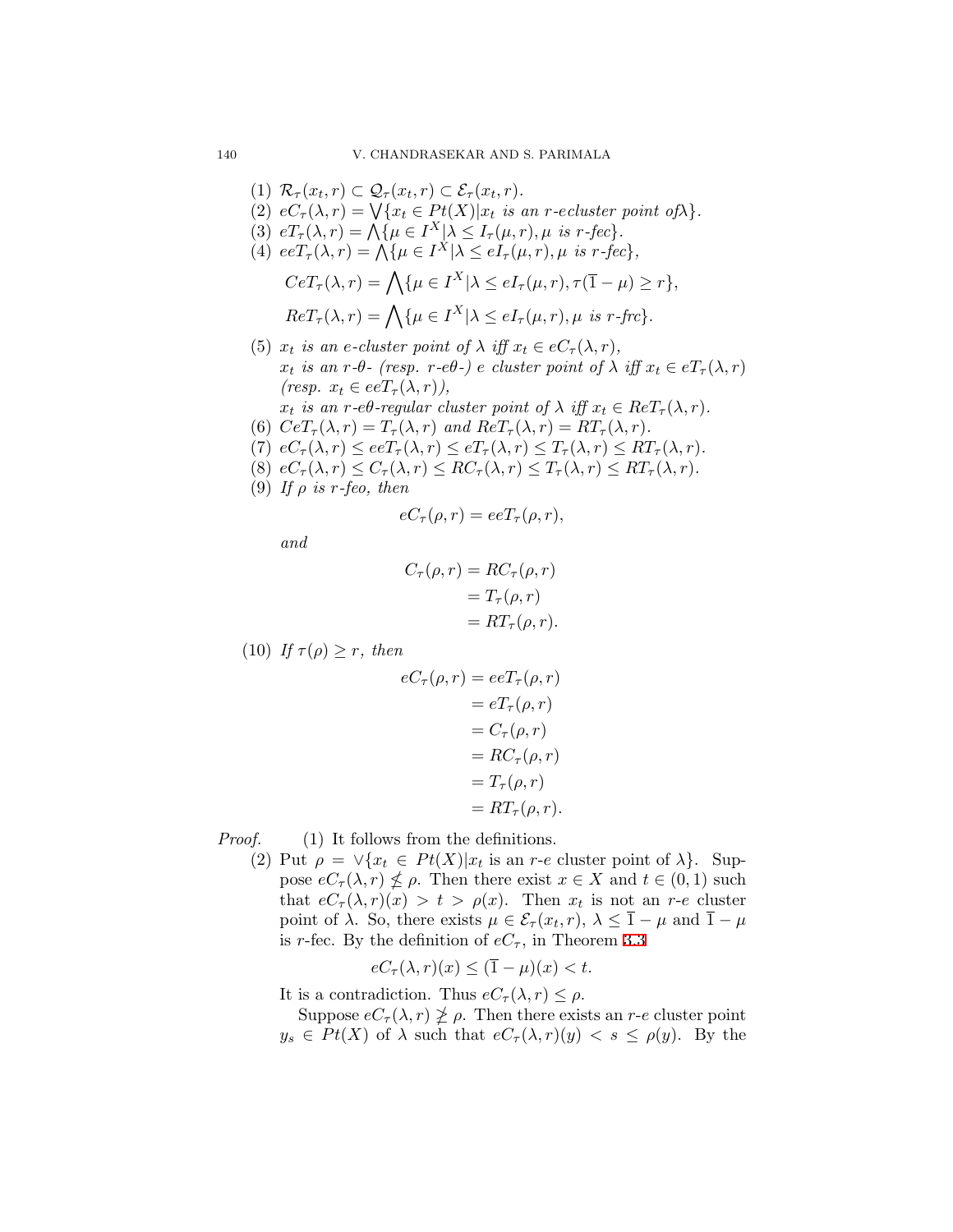definition of  $eC_\tau$ , there exists an *r*-fec set  $\mu$  with  $\lambda \leq \mu$  such that  $eC_{\tau}(\lambda, r)(y) \leq \mu(y) < s < \rho(y)$ . Then,  $\overline{1} - \mu \in \mathcal{E}_{\tau}(y_s, r)$ and  $\lambda \overline{q}$ <sup>1</sup> −  $\mu$ . Hence,  $y_s$  is not an *r*-*e* cluster point of  $\lambda$ . It is a contradiction. So  $eC_{\tau}(\lambda, r) \geq \rho$ .

(3) Put

$$
\delta = \bigwedge \{ \mu \in I^X | \lambda \leq I_\tau(\mu, r), \mu \text{isr-fec} \}.
$$

Suppose  $eT_{\tau}(\lambda, r) \not\geq \delta$ . Then there exist  $x \in X$  and  $t \in (0, 1)$ such that  $eT_{\tau}(\lambda, r)(x) < t < \delta(x)$ . Then  $x_t$  is not an  $r \cdot \theta$ -*e* cluster point of  $\lambda$ . So, there exists  $\mu \in \mathcal{E}_{\tau}(x_t, r)$  and  $C_{\tau}(\mu, r) \leq$  $\overline{1} - \lambda$ . Thus  $\overline{1} - \mu$  is *r*-fec and

$$
\lambda \leq \overline{1} - C_{\tau}(\mu, r) = I_{\tau}(\overline{1} - \mu, r).
$$

Hence  $\delta(x) \leq (\overline{1} - \mu)(x) < t$ . It is a contradiction. Thus  $eT_{\tau}(\lambda, r) \geq \delta$ .

Suppose  $eT_{\tau}(\lambda, r) \nleq \delta$ . Then there exists an  $r \cdot \theta \cdot e$  cluster point  $y_s$  of  $\lambda$  such that  $eT_\tau(\lambda, r)(y) \geq s > \delta(y)$ . By the definition of  $\delta$ , there exists  $\mu$  with  $\lambda \leq I_{\tau}(\mu, r)$  and  $\mu$  is *r*-fec such that

$$
eT_{\tau}(\lambda, r)(y) \ge s > \mu(y) \ge \delta(y).
$$
  

$$
\mu \text{ is } r\text{-fec and } \overline{1} - \mu \in \mathcal{E}_{\tau}(y_s, r). \text{ So}
$$

 $\lambda \leq I_{\tau}(\mu, r) = \overline{1} - C_{\tau}(\overline{1} - \mu, r),$ 

implies  $\lambda \overline{q} C_{\tau} (\overline{1} - \mu, r)$ . Hence,  $y_s$  is not an  $r$ - $\theta e$  cluster point of *λ*. It is a contradiction. Thus  $eT_\tau(\lambda, r) \leq \delta$ .

(4) Put

*Then,* 

$$
\gamma = \bigwedge \{ \mu \in I^X | \lambda \le eI_\tau(\mu, r), C_\tau(I_\tau(\mu, r), r) = \mu \}.
$$

Suppose  $Re T_{\tau}(\lambda, r) \not\geq \gamma$ . There exist  $x \in X$  and  $t \in (0, 1)$ such that  $Re T_{\tau}(\lambda, r)(x) < t < \gamma(x)$ . Then  $x_t$  is not an *reθ* regular cluster point of  $\lambda$ . So, there exists  $\mu \in R_{\tau}(x_t, r)$ ,  $eC_{\tau}(\mu, r) \leq \overline{1} - \lambda$ . Thus

$$
\lambda \leq \overline{1} - eC_{\tau}(\mu, r)
$$
  
=  $eI_{\tau}(\overline{1} - \mu, r), C_{\tau}(I_{\tau}(\mu, r), r)$   
=  $\overline{1} - \mu$ .

Hence  $\gamma(x) \leq (\overline{1} - \mu)(x) < t$ . It is a contradiction. Thus  $Re T_{\tau}(\lambda, r) \geq \gamma$ .

Suppose  $Re T_{\tau}(\lambda, r) \nleq \gamma$ . Then there exists an *r*-*eθ* regular cluster point *y<sub>s</sub>* of  $\lambda$  such that  $Re T_{\tau}(\lambda, r)(y) \geq s > \gamma(y)$ . By the definition of  $\gamma$ , there exists  $\mu$  with  $\lambda \leq eI_{\tau}(\mu, r), C_{\tau}(I_{\tau}(\mu, r), r) =$  $\mu$  such that  $RT_{\tau}(\lambda, r)(y) \geq s > \mu(y) \geq \gamma(y)$ . Then,  $\mu$  is *r*-frc and  $\overline{1} - \mu \in \mathcal{R}_{\tau}(y_s, r)$ . Furthermore,  $\lambda \leq eI_{\tau}(\mu, r)$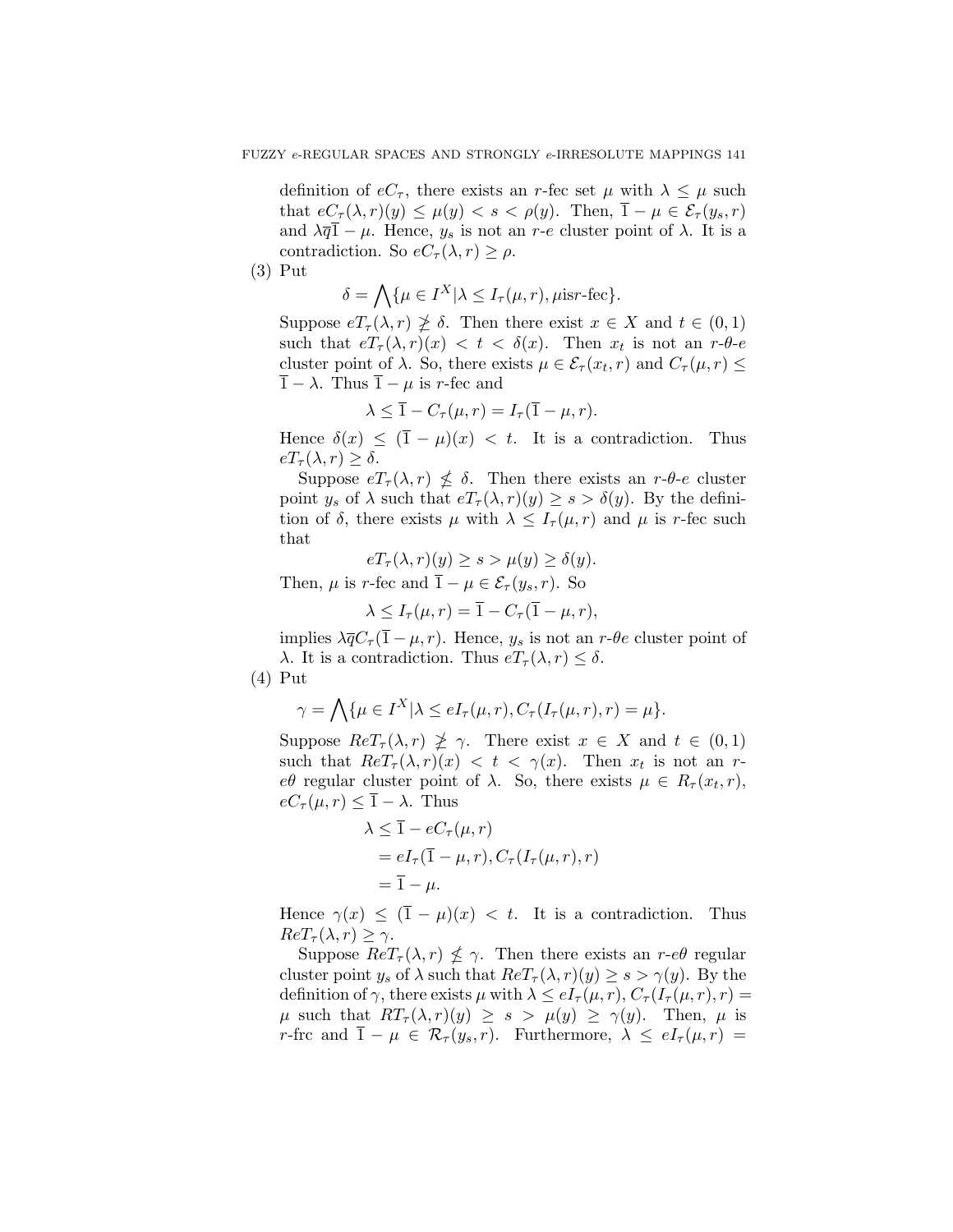$\overline{1} - eC_{\tau}(\overline{1} - \mu, r)$  implies  $\lambda \overline{q}eC_{\tau}(\overline{1} - \mu, r)$ . Hence,  $y_s$  is not an *r*- $e\theta$  regular cluster point of  $\lambda$ . It is a contradiction. Thus  $Re T_{\tau}(\lambda, r) \leq \gamma$ . Other cases are similarly proved.

- (5) We show that  $x_t$  is an  $r$ - $e\theta$ - $e$  cluster point of  $\lambda$  iff  $x_t \in eeT_\tau(\lambda, r)$ . (*⇒*) It is trivial.
	- $(\Leftarrow)$  Suppose that  $x_t$  is not an  $r$ - $e\theta$ - $e$  cluster point of  $\lambda$ . Then there exists  $\mu \in \mathcal{E}_{\tau}(x_t, r)$  such that  $eC_{\tau}(\mu, r) \leq \overline{1} - \lambda$ . Thus,  $\lambda \leq \overline{1} - eC_{\tau}(\mu, r) = eI_{\tau}(\mu, r).$ 
		- By (3), we have  $eeT_\tau(\lambda, r)(x) \leq (\overline{1} \mu)(x) < t$ . Hence  $x_t \notin eeT_\tau(\lambda, r)$ . Other cases are similarly proved.
- (6-8) Are easily proved from Theorem [3.4](#page-4-0).
	- (9) For each *r*-feo set  $\rho$ , we will show that  $eC_{\tau}(\rho, r) = eeT_{\tau}(\rho, r)$ . Then there exist  $x \in X$  and  $t \in I_0$  such that

 $eC_{\tau}(\rho, r)(x) < t < e e T_{\tau}(\rho, r)(x)$ .

Thus,  $x_t$  is not an  $r$ - $e$  cluster point of  $\rho$ . So, there exists  $\lambda \in \mathcal{E}_{\tau}(x_t, r)$  such that  $\lambda \leq \overline{1} - \rho$ . It implies  $eC_{\tau}(\lambda, r) \leq \overline{1} - \rho$ . Thus,  $x_t$  is not an  $r$ - $e\theta$ - $e$ -cluster point of  $\rho$ . Hence  $eC_\tau(\rho, r)$  =  $eeT_{\tau}(\rho,r)$ . Let  $\rho \leq I_{\tau}(C_{\tau}(\rho,r),r)$  be given. Since  $C_{\tau}(\rho,r)$  is *r*-fec, by (3),  $eT_\tau(\rho, r) \leq C_\tau(\rho, r)$ . Moreover, since

$$
C_{\tau}(\rho, r) \leq C_{\tau}(I_{\tau}(C_{\tau}(\rho, r), r))
$$
  
\$\leq C\_{\tau}(\rho, r)\$,

then  $C_{\tau}(\rho, r)$  is *r*-frc. Since  $\rho \leq I_{\tau}(C_{\tau}(\rho, r), r)$  and  $C_{\tau}(\rho, r)$  is *r*-frc, by (3),  $RT_{\tau}(\rho, r) = C_{\tau}(\rho, r)$ . From (8), we have

$$
C_{\tau}(\rho, r) = RC_{\tau}(\rho, r)
$$
  
=  $T_{\tau}(\rho, r)$   
=  $RT_{\tau}(\rho, r)$ .

(10) There exist  $\rho \in I^X$  with  $\tau(\rho) \geq r$  such that

 $eC_{\tau}(\rho, r) \not\geq eT_{\tau}(\rho, r)$ .

Then there exists  $x \in X$  and  $t \in I$  such that

$$
eC_{\tau}(\rho, r)(x) < t < eT_{\tau}(\rho, r)(x).
$$

Thus,  $x_t$  is not an  $r$ - $e$  cluster point of  $\rho$ . So, there exists  $\lambda \in \mathcal{E}_{\tau}(x_t, r)$  such that  $\lambda \leq \overline{1} - \rho$ . It implies  $C_{\tau}(\lambda, r) \leq \overline{1} - \rho$ . Thus,  $x_t$  is not an  $r$ - $\theta$ - $e$  cluster point of  $\rho$ . Hence

$$
eC_{\tau}(\rho, r) = eeT_{\tau}(\rho, r)
$$
  
= 
$$
eT_{\tau}(\rho, r).
$$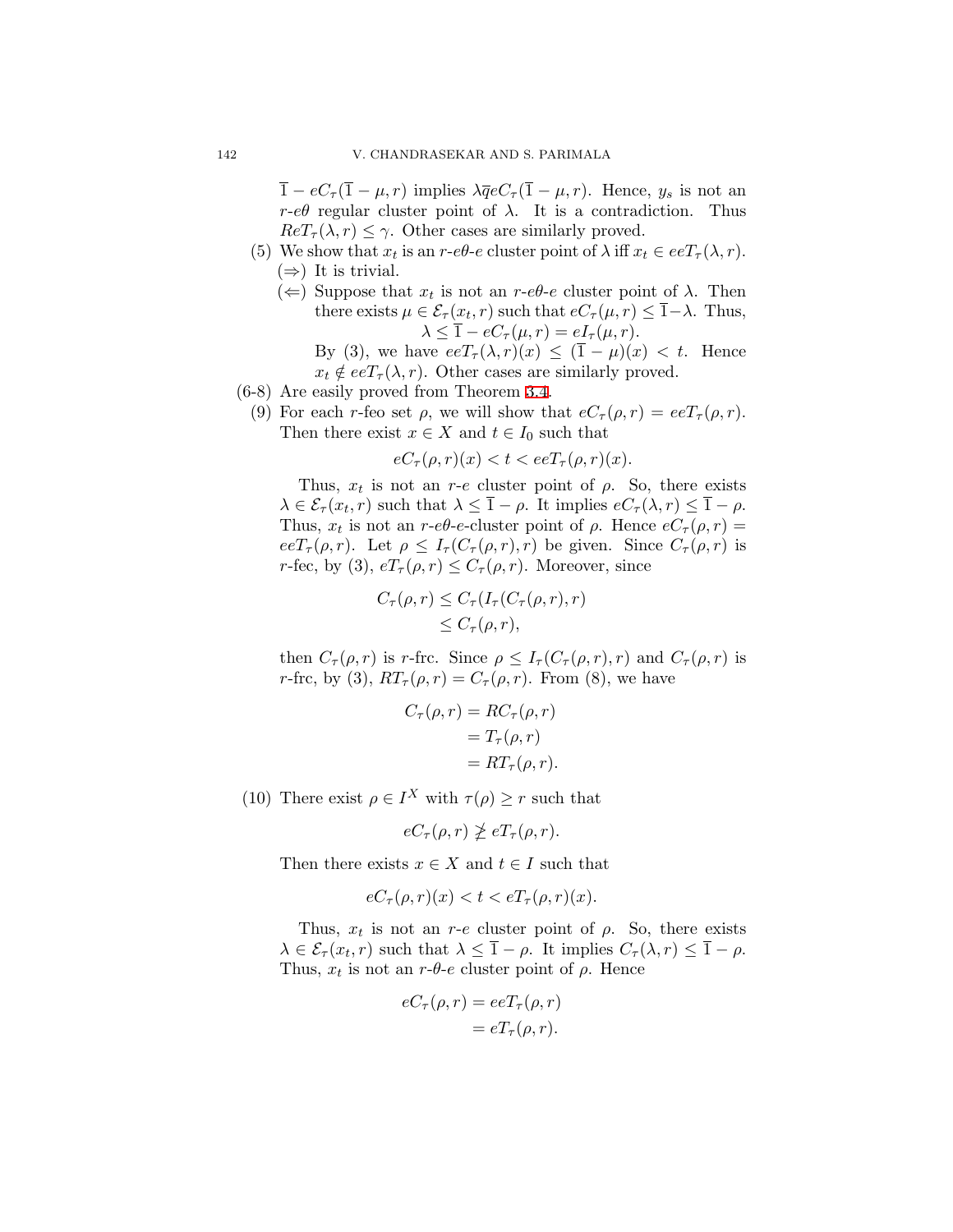By  $(7-9)$ , we have

$$
eC_{\tau}(\rho, r) = C_{\tau}(\rho, r)
$$
  
=  $RC_{\tau}(\rho, r)$   
=  $T_{\tau}(\rho, r)$   
=  $RT_{\tau}(\rho, r)$ .

□

**Example 3.6.** Let  $X = \{a, b, c\}$ ,  $\alpha, \beta, \gamma, \delta \in I^X$  are defined as

| $\alpha(a) = 0.3,$ | $\beta(a) = 0.6,$ | $\gamma(a) = 0.6,$ | $\delta(a) = 0.3,$ |
|--------------------|-------------------|--------------------|--------------------|
| $\alpha(b) = 0.4,$ | $\beta(b) = 0.5,$ | $\gamma(b) = 0.5,$ | $\delta(b) = 0.4,$ |
| $\alpha(c) = 0.5,$ | $\beta(c) = 0.5,$ | $\gamma(c)=0.4,$   | $\delta(c) = 0.4.$ |

We define the smooth topology  $\tau: I^X \to I$  as follows:

$$
\tau(\lambda) = \begin{cases}\n1 & \text{if } \lambda \in \{\overline{0}, \overline{1}\}, \\
\frac{1}{2} & \text{if } \lambda = \alpha, \\
\frac{1}{2} & \text{if } \lambda = \beta, \\
\frac{1}{2} & \text{if } \lambda = \gamma, \\
\frac{1}{2} & \text{if } \lambda = \delta, \\
0 & \text{otherwise.} \n\end{cases}
$$

For  $r=\frac{1}{2}$  $\frac{1}{2}$ , then the fuzzy sets  $\alpha, \beta, \gamma, \delta$  are *r*-feo sets,  $\overline{1}$ *-* $\alpha, \overline{1}$ *-* $\beta, \overline{1}$ *-* $\gamma, \overline{1}$ *δ* are *r*-fec sets. Let  $\lambda(a) = 0.4, \lambda(b) = 0.5, \lambda(c) = 0.5, eC_\tau(\lambda, r) = \lambda$ , and clearly,  $eeT_{\tau}(\lambda, r) \leq eT_{\tau}(\lambda, r) = T_{\tau}(\lambda, r) = RT_{\tau}(\lambda, r)$ .

**Definition 3.7.** Let  $(X, \tau)$  be a fts. Then  $(X, \tau)$  is called:

- (1) *r*-fuzzy *e*-regular if for each *r*-feo  $\mu$  there exists a family  $\{\nu_i \in$ *I*<sup>*X*</sup> $|\tau(\nu_i) \ge r$ } such that  $\mu = \bigvee_{i \in \Gamma} \nu_i$  with  $C_{\tau}(\nu_i, r) \le \mu$ .
- (2) *r*-fuzzy *e ∗* -regular (resp. *r*-fuzzy *ee<sup>∗</sup>* -regular, *r*-fuzzy almost *e ∗* regular) if for each  $τ(μ) ≥ r$  (resp. *r*-feo  $μ$ , *r*-fro  $μ$ ), there exists a family  $\{\nu_i \in I^X | \nu_i \text{ is } r\text{-feo }\}$  such that  $\mu = \bigvee_{i \in \Gamma} \nu_i$  with  $eC_{\tau}(\nu_i, r) \leq \mu.$
- (3) fuzzy  $(e, \text{almost})$   $(e^*)$ -regular if  $(X, \tau)$  is *r*-fuzzy  $(e, \text{almost})$  $(e^*)$ regular, for each  $r \in I_0$ .

We easily prove the following Lemma.

<span id="page-8-0"></span>**Lemma 3.8.** For  $\lambda, \lambda_i, \mu \in I^X$  and  $x_t \in Pt(X)$ , we have

- (1)  $\lambda \leq \mu$  *iff*  $x_t q \lambda$  *implies*  $x_t q \mu$ .
- (2)  $x_t q \bigvee_{i \in \Lambda} \lambda_i$  *iff there exists*  $i \in \Lambda$  *such that*  $x_t q \lambda_i$ *.*

**Theorem 3.9.** *Let*  $(X, \tau)$  *be a fts and*  $r \in I_0$ *. Then the following statements are equivalent:*

(1)  $(X, \tau)$  *is r-fuzzy almost*  $e^*$ -regular.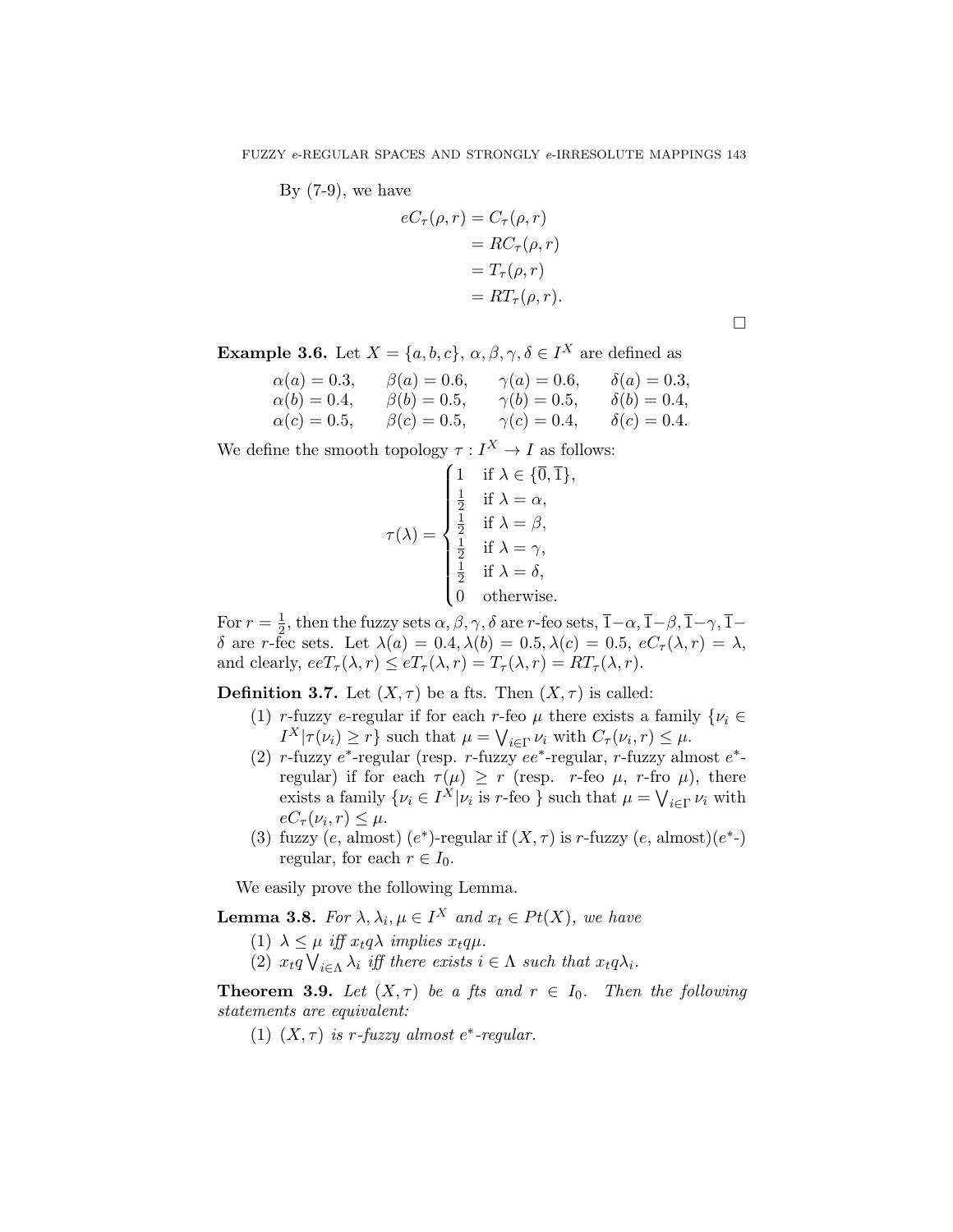- (2) *For all*  $\mu \in R_{\tau}(x_t, r)$ *, there exists*  $\nu \in \mathcal{E}_{\tau}(x_t, r)$  *with*  $eC_{\tau}(\nu, r) \leq$ *µ.*
- (3) *For each*  $x_t \in Pt(X)$  *and each*  $r$ *-frc*  $\lambda \in I^X$  *with*  $x_t \notin \lambda$ *, there exist*  $\nu \in \mathcal{E}_{\tau}(x_t, r)$  *and*  $r$ -*feo*  $\mu \in I^X$  *such that*  $\lambda \leq \mu$  *and*  $\mu \overline{q} \nu$ *.*
- (4) For each r-frc  $\lambda \in I^X$ ,  $\lambda = \Lambda \{eC_\tau(\nu, r) | \lambda \leq \nu, \nu \text{ is } r\text{-feo }\}.$
- (5) *For each r-frc*  $\lambda \in I^X$  *with*  $\rho \nleq \lambda$ *, there exist*  $\nu \in \mathcal{E}_{\tau}(x_t, r)$  *and r-feo*  $\mu$  *such that*  $\lambda \leq \mu$ *,*  $\rho q \nu$  *and*  $\mu \overline{q} \nu$ *.*
- *Proof.* (1)  $\Rightarrow$  (2): Let  $\mu \in \mathcal{R}_{\tau}(x_t, r)$  be given. Since  $(X, \tau)$  is *r*-fuzzy almost  $e^*$ -regular, there exists a family  $\{\nu_i|\nu_i\text{ is }r\text{-feo }\}$  such that  $\mu = \bigvee_{i \in \Gamma} \nu_i$  with  $eC_{\tau}(\nu_i, r) \leq \mu$ . Since  $x_t q$  ( $\mu = \bigvee_{i \in \Gamma} \nu_i$ ), by Lemma [3.8](#page-8-0) (2), there exists  $i \in \Gamma$  such that  $\nu_i \in \mathcal{E}_{\tau}(x_t, r)$  with  $eC_{\tau}(\nu_t, r) \leq \mu.$
- $(2) \Rightarrow (1)$ : For each  $\mu \in \mathcal{R}_{\tau}(x_t, r)$ , there exists  $\nu_i \in \mathcal{E}_{\tau}(x_t, r)$  such that  $eC_{\tau}(\nu_i,r) \leq \mu$ . Let  $\{\nu_i \in \mathcal{E}_{\tau}(x_t,r)|i \in \Lambda, eC_{\tau}(\nu_i,r) \leq \mu\}$  be the family satisfying the above condition. Trivially,  $\bigvee_{i \in \Lambda} \nu_i \leq \mu$ . We only show that, by Lemma [3.8](#page-8-0) (1),  $x_t q \bigvee_{i \in \Lambda} \nu_i$  for each *x*<sub>t</sub>*qµ*. For each  $\mu \in \mathcal{R}_{\tau}(x_t, r)$ , by (2), there exists  $\nu_i \in \mathcal{E}_{\tau}(x_t, r)$ such that  $eC_{\tau}(\nu_i, r) \leq \mu$ . So,  $x_t q \nu_i$  implies  $x_t q \nightharpoonup_{i \in \Lambda} \nu_i$ . Then  $\mu = \bigvee_{i \in \Lambda} \nu_i$  such that  $eC_{\tau}(\nu_i, r) \leq \mu$ .
- $(2)$  ⇒ (3): Let  $x_t \notin \lambda$  with *r*-frc  $\lambda$ . Then  $\overline{1} \lambda \in \mathcal{R}_{\tau}(x_t, r)$ . By (2), there exists  $\nu \in \mathcal{E}_{\tau}(x_t, r)$  such that  $eC_{\tau}(\nu, r) \leq \overline{1} - \lambda$ . Put  $\mu = \overline{1} - eC_{\tau}(\nu, r)$ . By Theorem [2.12](#page-3-0) (1),  $\mu$  is *r*-feo such that  $\lambda \leq \mu$  and  $\mu \overline{q} \nu$ .
- $(3) \Rightarrow (4)$ : Suppose there exists *r*-frc  $\lambda \in I^X$  such that

$$
\lambda \nleq \bigwedge \{ eC_{\tau}(\nu, r) | \lambda \leq \nu, \nu \text{ is } r\text{-feo} \}.
$$

Then there exist  $x \in X$  and  $t \in I_0$  such that

<span id="page-9-0"></span>(3.1) 
$$
\lambda(x) < t < \bigwedge \{ e C_\tau(\nu, r)(x) | \lambda \le \nu, \nu \text{ is } r\text{-feo} \}.
$$

Since  $x_t \notin \lambda$ , by (4), there exist  $\mu \in \mathcal{E}_{\tau}(x_t, r)$  and *r*-feo  $\nu$  such that  $\lambda \leq \nu$  and  $\mu \overline{q} \nu$ . Since  $\nu$  is *r*-feo,  $\lambda \leq e I_{\tau}(\nu, r)$  and  $e I_{\tau}(\nu, r)$ is *r*-feo. Hence

$$
\lambda(x) < t < eC_\tau(eI_\tau(\nu, r), r)(x).
$$

By the definition of  $eC_{\tau}$ , we have

$$
eC_{\tau}(eI_{\tau}(\nu,r),r)(x) \le eC_{\tau}(\nu,r)(x)
$$
  

$$
\le \overline{1} - \mu(x) < t.
$$

It is contradiction for([3.1\)](#page-9-0). Thus

$$
\lambda = \bigwedge \{ eC_{\tau}(\nu, r) | \lambda \leq \nu, \nu \text{ is } r\text{-feo} \}.
$$

 $(4) \Rightarrow (5)$ : Let  $\lambda \in I^X$  be *r*-frc with  $\rho \nleq \lambda$ . Then  $x_t \in Pt(X)$  such that  $x_t \in \rho$  and  $t > \lambda(x)$ . By (4), there exist *r*-feo  $\mu$  such that  $\lambda \leq \mu$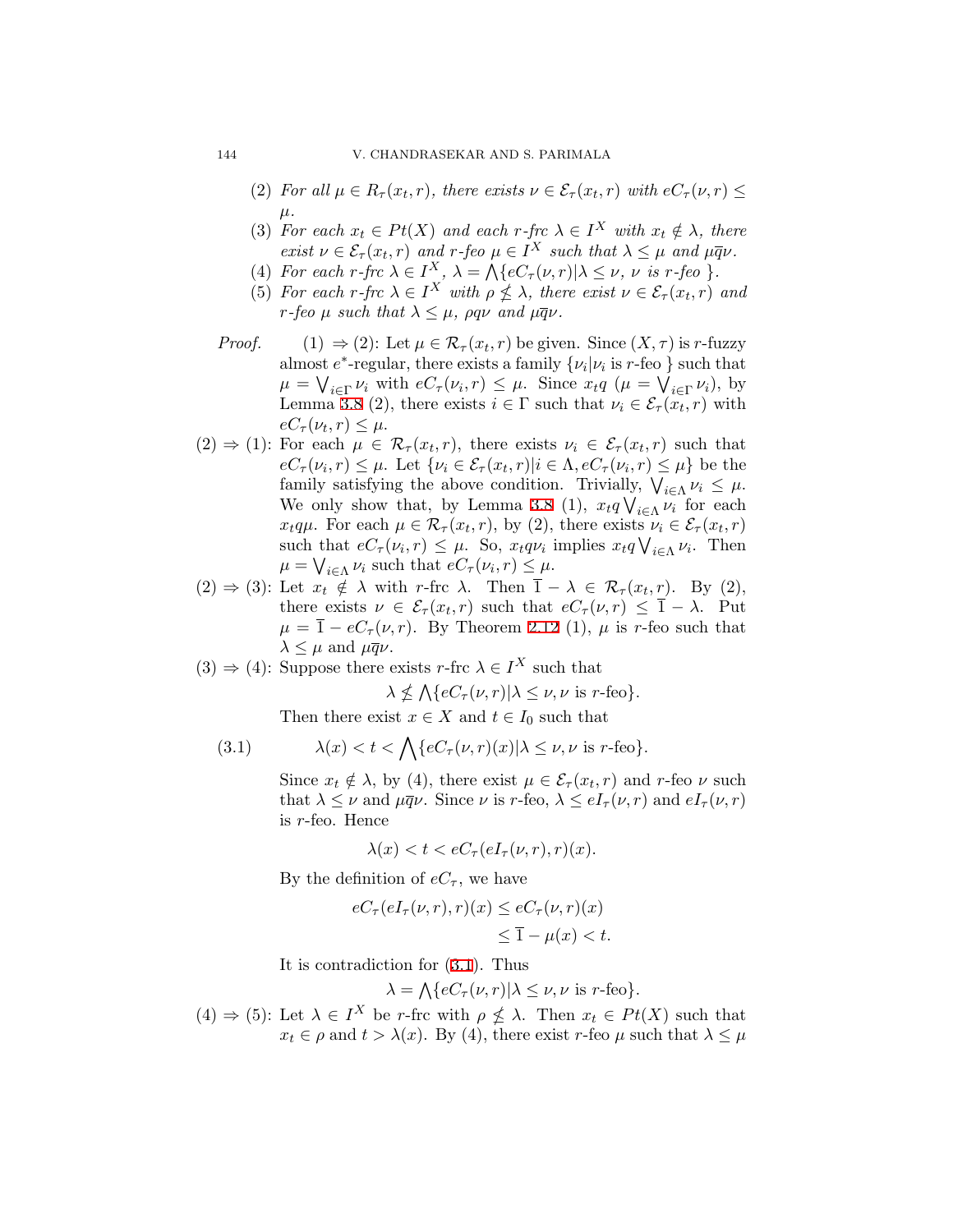and  $eC_{\tau}(\mu, r)(x) < t$ . Put  $\nu = \overline{1} - eC_{\tau}(\mu, r)$ . By Theorem [2.12](#page-3-0) (1), *ν* is *r*-feo, that is,  $\nu \in \mathcal{E}_{\tau}(x_t, r)$  such that  $\lambda \leq \mu$ ,  $\rho q \nu$  and  $\mu\overline{q}\nu$ .

 $(5) \Rightarrow (2)$ : For all  $\mu \in \mathcal{R}_{\tau}(x_t, r), t > \overline{1} - \mu(x)$ . So,  $x_t \nleq \overline{1} - \mu$  and  $\overline{1} - \mu$ is *r*-frc, by (5), there exist  $\nu \in \mathcal{E}_{\tau}(x_t, r)$  and *r*-feo  $\rho$  such that  $\overline{1} - \mu \leq \rho$  and  $\rho \overline{q} \nu$ . Thus,  $\nu \leq \overline{1} - \rho \leq \mu$ . Since  $\overline{1} - \rho$  is *r*-fec and  $\mu$  is *r*-fro,  $eC_{\tau}(\overline{1} - \rho, r) \leq \mu$ . It implies  $\nu \in \mathcal{E}_{\tau}(x_t, r)$  such that  $eC_\tau(\nu, r) \leq \mu$ .

□

**Corollary 3.10.** *Let*  $(X, \tau)$  *be a fts and*  $r \in I_0$ *. Then the following statements are equivalent:*

- (i)  $(X, \tau)$  *is*  $r$ *-fuzzy*  $ee^*$ *-regular* (*resp,*  $r$ *-fuzzy*  $e^*$ *-regular*).
- (ii) For all  $\mu \in \mathcal{E}_{\tau}(x_t, r)$  (resp.  $\mu \in Q_{\tau}(x_t, r)$ ), there exists  $\nu \in$  $\mathcal{E}_{\tau}(x_t, r)$  *with*  $eC_{\tau}(\nu, r) \leq \mu$ .
- (iii) *For each*  $x_t \in Pt(X)$  *and each*  $r$ *-fec*  $\lambda \in I^X$  (resp.  $\tau(\overline{1}-\lambda) \geq r$ ) *with*  $x_t \notin \lambda$ , there exist  $\nu \in \mathcal{E}_{\tau}(x_t, r)$  and  $r$ -feo  $\mu \in I^X$  such that  $\lambda \leq \mu$  *and*  $\mu \overline{q} \nu$ *.*
- (iv) *For each r-fec*  $\lambda \in I^X$  (resp.  $\tau(\overline{1} \lambda) \geq r$ ),

$$
\lambda = \bigwedge \{ eC_{\tau}(\nu, r) | \lambda \leq \nu, \nu \text{ is } r - feo \}.
$$

(v) *For each r*-fec  $\lambda \in I^X$  (resp.  $\tau(\overline{1} - \lambda) \geq r$ ) with  $\rho \nleq \lambda$ , there *exist*  $\nu \in \mathcal{E}_{\tau}(x_t, r)$  *and*  $r$ *-feo*  $\mu$  *such that*  $\lambda \leq \mu$ *,*  $\rho q \nu$  *and*  $\mu \overline{q} \nu$ *.* 

<span id="page-10-1"></span>**Corollary 3.11.** *Let*  $(X, \tau)$  *be a fts and*  $r \in I_0$ *. Then the following statements are equivalent:*

- (i) (*X, τ* ) *is r-fuzzy e-regular (resp, r-fuzzy regular, r-fuzzy almost regular).*
- (ii) *For all*  $\mu \in \mathcal{E}_{\tau}(x_t, r)$  (resp.  $\mu \in \mathcal{Q}_{\tau}(x_t, r), \mu \in \mathcal{R}_{\tau}(x_t, r)$ ), there *exists*  $\nu \in \mathcal{Q}_{\tau}(x_t, r)$  *with*  $C_{\tau}(\nu, r) \leq \mu$ .
- (iii) *For each*  $x_t \in Pt(X)$  *and each*  $r$ *-fec*  $\lambda \in I^X$  (resp.  $\tau(\overline{1} \lambda) \ge$  $r, r$ *-frc)* with  $x_t \notin \lambda$ , there exist  $\nu \in \mathcal{Q}_\tau(x_t, r)$  and  $\tau(\mu) \geq r$  such *that*  $\lambda \leq \mu$  *and*  $\mu \overline{q} \nu$ *.*
- (iv) *For each r-fec*  $\lambda \in I^X$  (resp.  $\tau(\overline{1} \lambda) \geq r$ , *r-frc*),

$$
\lambda = \bigwedge \{ C_{\tau}(\nu, r) | \lambda \leq \nu, \tau(\nu) \geq r \}.
$$

(v) For each  $r$ *-fec*  $\lambda \in I^X$  (resp.  $\tau(\overline{1} - \lambda) \geq r$ ,  $r$ *-frc)* with  $\rho \nleq \lambda$ , *there exist*  $\nu \in \mathcal{Q}_{\tau}(x_t, r)$  *and*  $\tau(\mu) \geq r$  *such that*  $\lambda \leq \mu$ *,*  $\rho q \nu$  *and*  $\mu\overline{q}\nu$ .

<span id="page-10-0"></span>**Lemma 3.12.** *Let*  $(X, \tau)$  *be a fts.* 

(i) For each  $x_t q \lambda$ , there exists  $\mu \in \mathcal{Q}_{\tau}(x_t, r)$  such that

$$
C_{\tau}(\mu, r) \leq \lambda \quad \text{iff} \quad \overline{1} - \lambda = T_{\tau}(\overline{1} - \lambda, r).
$$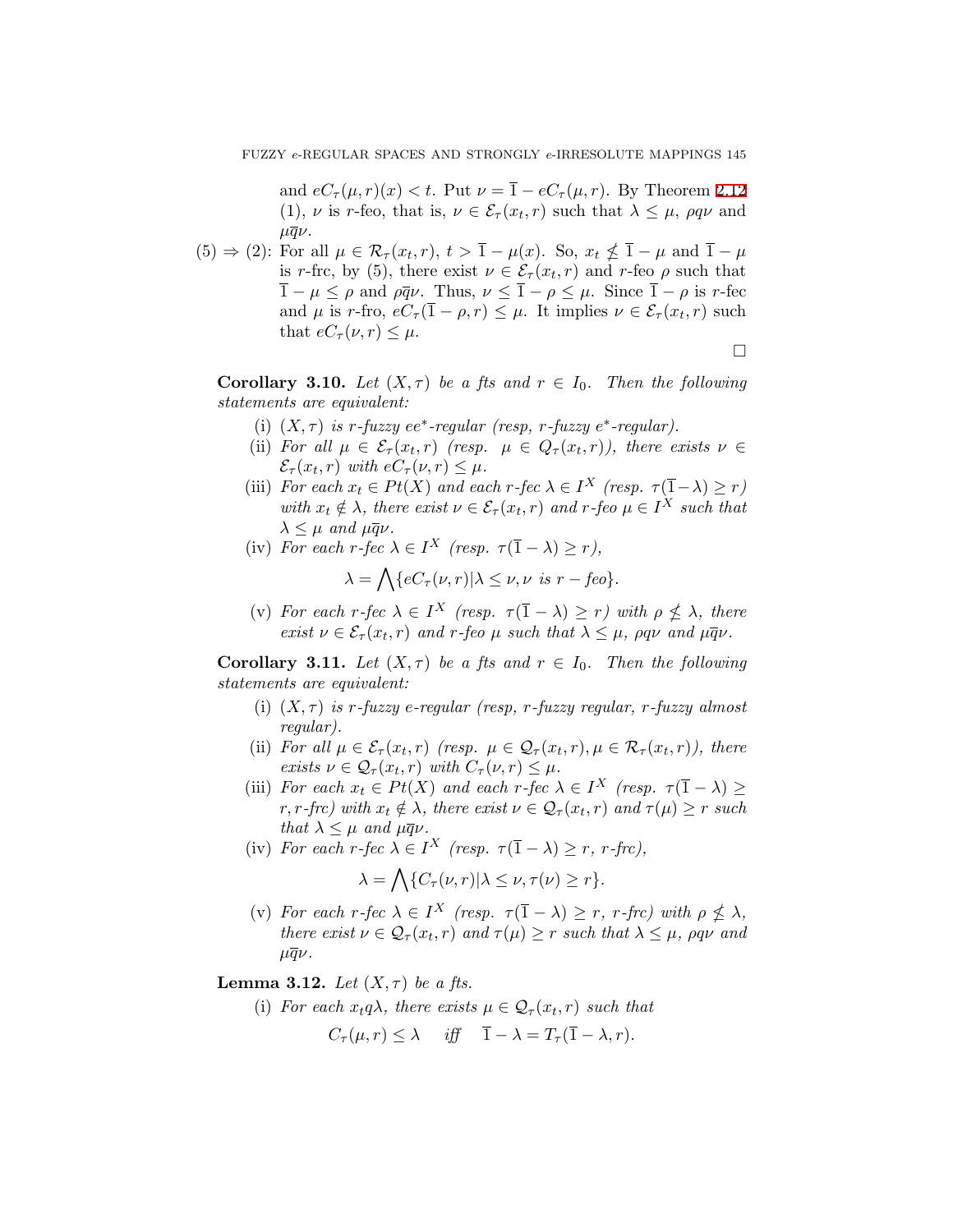(ii) For each 
$$
x_t q \lambda
$$
, there exists  $\mu \in \mathcal{E}_{\tau}(x_t, r)$  such that

$$
eC_{\tau}(\mu, r) \leq \lambda \quad \text{iff} \quad \overline{1} - \lambda = eeT_{\tau}(\overline{1} - \lambda, r).
$$

*Proof.* (i) It is similarly proved as the following (ii).

(ii)  $(\Rightarrow)$  We only show that  $\overline{1} - \lambda \geq e e T_{\tau} (\overline{1} - \lambda, r)$ . Let  $x_t \nleq \overline{1} - \lambda$ . Then  $x_t q \lambda$ . By hypothesis, there exists  $\mu \in \mathcal{E}_{\tau}(x_t, r)$  such that  $eC_{\tau}(\mu, r) \leq \lambda$ . Thus,  $x_t \notin eeT_{\tau}(\overline{1} - \lambda, r)$ .

 $(\Leftarrow)$  For each  $x_t q \lambda$ , since  $\overline{1} - \lambda = e e T_\tau (\overline{1} - \lambda, r)$ ,  $x_t$  is not  $r$ - $e \theta$ - $e$ cluster point of  $\overline{1} - \lambda$ . There exists  $\mu \in \mathcal{E}_{\tau}(x_t, r)$  such that

$$
eC_{\tau}(\mu, r) \leq \overline{1} - \lambda.
$$

□

**Theorem 3.13.** *Let*  $(X, \tau)$  *be a fts and*  $r \in I_0$ *. The following statements are equivalent:*

- (1)  $(X, \tau)$  *is r*-fuzzy  $ee^*$ -regular (resp. *r*-fuzzy  $e^*$ -regular, *r*-fuzzy *almost e ∗ -regular).*
- (2) *For each r-feo*  $\mu$  (resp.  $\tau(\mu) \geq r$ ,  $r$ -fro  $\mu$ ),  $\bar{1} \mu = eeT_{\tau}(\bar{1} \mu, r)$ .
- (3) For each  $\lambda \in I^X$ ,  $eC_\tau(\lambda, r) = eeT_\tau(\lambda, r)$  (resp.  $C_\tau(\lambda, r) =$  $eeT_{\tau}(\lambda, r), RC_{\tau}(\lambda, r) = eeT_{\tau}(\lambda, r).$

*Proof.* (1)  $\Leftrightarrow$  (2) It is easy from Lemma [3.12](#page-10-0) (2).

 $(2) \Rightarrow (3)$  Suppose there exists  $\lambda \in I^X$  with  $eC_\tau(\lambda, r) \not\geq e^{\tau}(\lambda, r)$ . Then there exist  $x \in X$  and  $t \in I_0$  such that

$$
eC_{\tau}(\lambda, r)(x) < t < e e T_{\tau}(\lambda, r)(x).
$$

By the definition of  $eC_\tau$ , there exists *r*-fec set  $\rho \in I^X$  with  $\lambda \leq \rho$  such that

$$
eC_{\tau}(\lambda, r)(x) \le \rho(x) < t < e e T_{\tau}(\lambda, r)(x).
$$
\nBy (2), since  $e e T_{\tau}(\rho, r) = \rho$ , we have

\n
$$
e e T_{\tau}(\lambda, r)(x) \le e e T_{\tau}(\rho, r)(x) = \rho(x) < t.
$$

It is a contradiction.

 $(3) \Rightarrow (2)$  It is easy.

**Corollary 3.14.** *Let*  $(X, \tau)$  *be a fts and*  $r \in I_0$ *. The following statements are equivalent:*

- (i) (*X, τ* ) *is r-fuzzy regular (resp. r-fuzzy e-regular, r-fuzzy almost regular)*
- (ii) *For each*  $\tau(\mu) \geq r$  (resp. *r*-feo  $\mu$ , *r*-fro  $\mu$ ),  $\overline{1} \mu = T(\overline{1} \mu, r)$ .
- (iii) *For each*  $\lambda \in I^X$ *,*  $C_{\tau}(\lambda, r) = T_{\tau}(\lambda, r)$  (resp.  $eC_{\tau}(\lambda, r) = T_{\tau}(\lambda, r)$ ,  $RC_{\tau}(\lambda, r) = T_{\tau}(\lambda, r)$ .

<span id="page-11-0"></span>*Remark* 3.15. Let  $(X, \tau)$  be a fts. We have:

□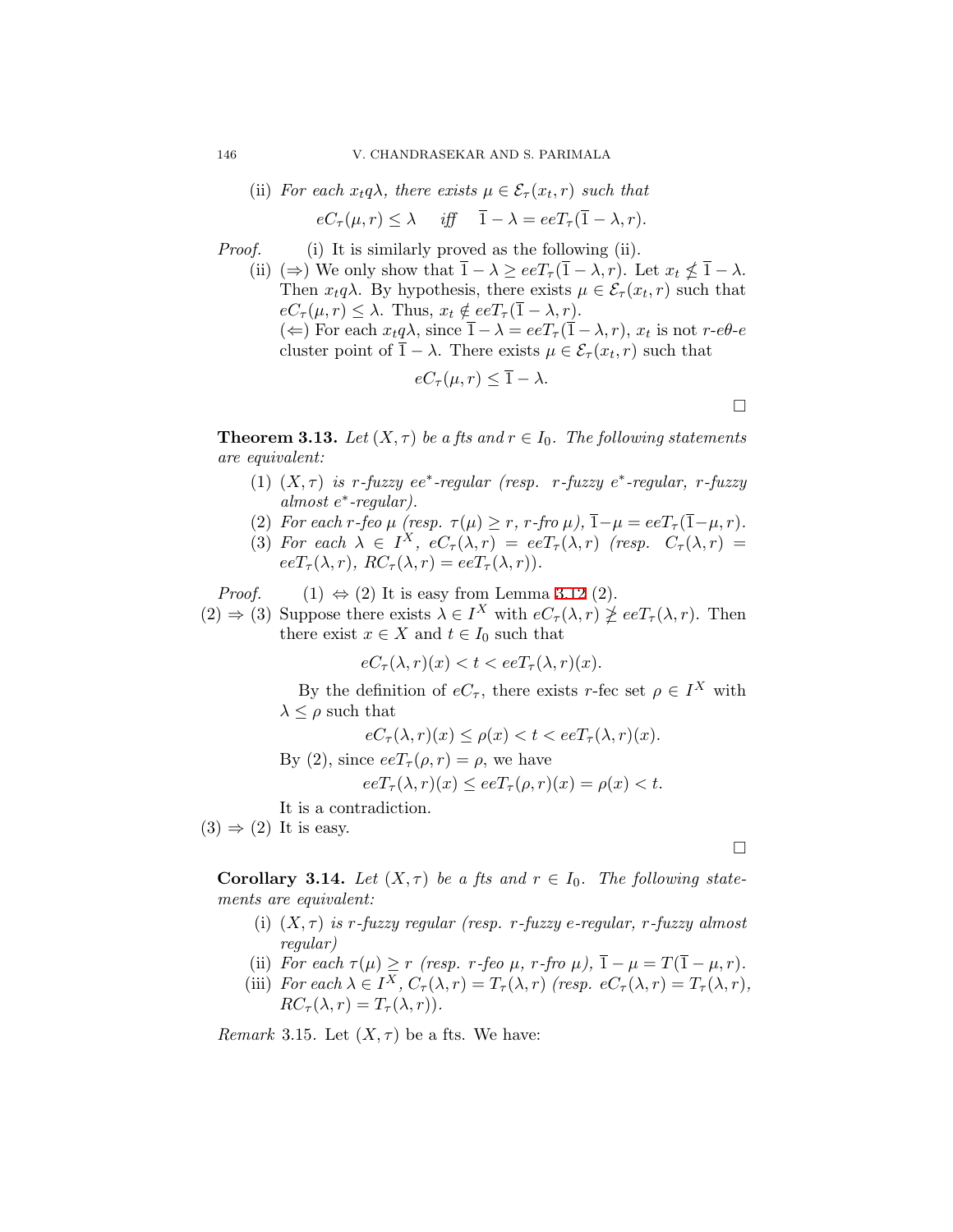*r*-fuzzy *e*-regular *⇒ r*-fuzzy regular *⇒ r*-fuzzy almost regular  $r$ -fuzzy  $ee^*$ -regular  $\Rightarrow$   $r$ -fuzzy  $e^*$ -regular  $\Rightarrow$   $r$ -fuzzy almost  $e^*$ -regular. *⇓ ⇓ ⇓*

**Example 3.16.** Let  $X = \{a, b, c\}$  be a set and  $a_{0.6} \in Pt(X)$ . We define the fuzzy topology  $\tau: I^X \to I$  as follows:

$$
\tau(\lambda) = \begin{cases}\n1 & \text{if } \lambda \in \{\overline{0}, \overline{1}\}, \\
\frac{1}{2} & \text{if } \lambda \in \{\chi_{\{a\}}, \chi_{\{b,c\}}\}, \\
\frac{1}{2} & \text{if } \lambda \in \{a_{0.6}, a_{o.6} \vee \chi_{\{b,c\}}\}, \\
0 & \text{otherwise.} \n\end{cases}
$$

- (1) For  $0 < r \leq \frac{1}{2}$  $\frac{1}{2}$ , since  $\chi_{\{a\}}$  and  $\chi_{\{b,c\}}$  are *r*-fro and *r*-frc sets,  $C_{\tau}(\chi_{\{a\}}, r) = \chi_{\{a\}}$  and  $C_{\tau}(\chi_{\{b,c\}}, r) = \chi_{\{a,c\}}$ , then  $(X, \tau)$  is *r*-fuzzy almost regular.
- (2) For  $a_{0.6} \in Q_{\tau}(a_{0.7}, 1/2)$ , for all  $\mu \in Q_{\tau}(a_{0.7}, 1/2)$  we have  $C_{\tau}(\mu,1/2) \nleq a_{0.6}$ . So,  $(X,\tau)$  is not a 1/2-fuzzy regular. Moreover, for  $a_{0.9} \in \mathcal{E}_{\tau}(a_{0.2}, 1/2)$  and for all  $\mu \in \mathcal{E}_{\tau}(a_{0.2}, 1/2)$ , we have  $eC_{\tau}(\mu, 1/2) \nleq a_{0.9}$ . So,  $(X, \tau)$  is not a 1/2-fuzzy  $ee^*$ regular.
- (3) For  $0 < r \leq 1/2$ , we have the following (a) and (b).
	- (a) If  $a_{0,4} < a_s < a_{0,6}$ , then  $a_s$  is *r*-feo and *r*-fec. For  $a_{0,6} \in$  $\mathcal{Q}_{\tau}(a_t, r)$ , there exists  $a_s \in \mathcal{E}_{\tau}(a_t, r)$  with  $eC_{\tau}(a_s \le a_{0.6}$ .
	- (b) Let  $a_{0.6} \vee \chi_{\{b,c\}} \in \mathcal{Q}_{\tau}(x_t, r)$ . If  $(x = a)_t$ , by (a), there exist  $a_s \in \mathcal{E}(a_t, r)$  such that  $eC_\tau(a_s, r) = a_s \leq a_{0.6} \vee \chi_{\{b,c\}}$ . If  $(x = b)<sub>t</sub>$  or  $(x = c)<sub>t</sub>$ , there exists  $x<sub>s</sub>$  with  $s + t > 1$  and  $a_s \in \mathcal{E}_{\tau}(x_t, r)$  such that  $eC_{\tau}(x_t, r) = x_s \le a_{0.6} \vee \chi_{\{b,c\}}$ .

Hence,  $(X, \tau)$  is *r*-fuzzy  $e^*$ -regular.

**Example 3.17.** Let *X* be a set containing at least three points. We define the fuzzy topology  $\tau: I^X \to I$  as follows:

$$
\tau(\lambda) = \begin{cases} 1 & \text{if } \lambda \in \{\overline{0}, \overline{1}\}, \\ \frac{1}{2} & \text{if } \lambda = a_{0.6}, \\ 0 & \text{otherwise.} \end{cases}
$$

For  $0 < r \leq 1/2$ , if  $\lambda \not\leq 0.4$ ,  $\lambda$  is *r*-feo and if  $\mu \not\geq 0.6$ ,  $\mu$  is *r*-fec. Let  $\lambda \in \mathcal{E}_{\tau}(a_t, r)$ . Since  $\lambda \nleq 0.4$ , there exists  $y \in X$  such that  $\lambda(y) > 0.4$ ,  $\lambda(a) + t > 1$ . Put  $\mu \in I^X$  as

$$
\mu(x) = \begin{cases} \lambda(x) & \text{if } x \in \{a, y\}, \\ \min\{0.5, \lambda(x)\} & \text{otherwise.} \end{cases}
$$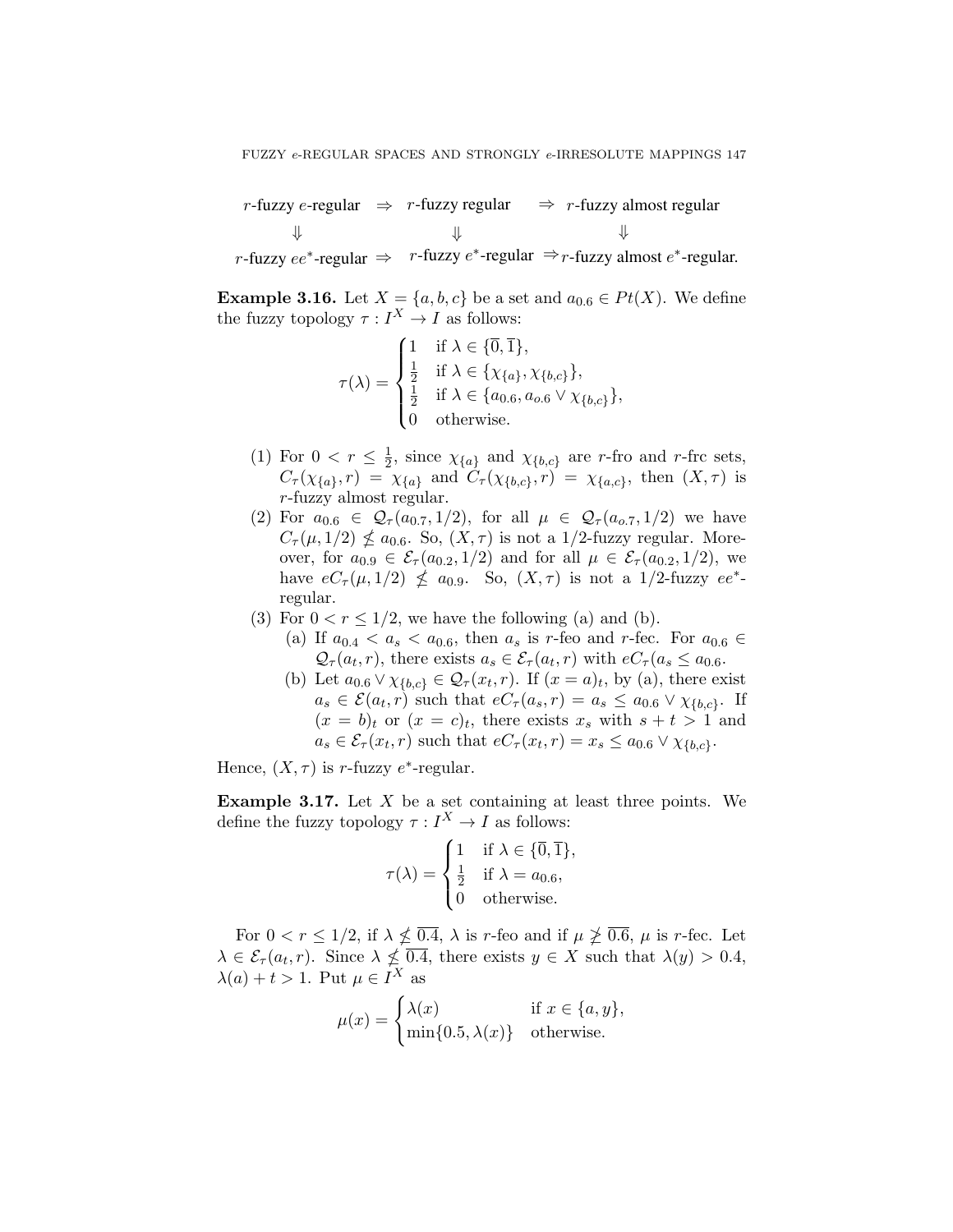So,  $\mu$  is *r*-fec and  $\mu \in \mathcal{E}_{\tau}(a_t, r)$  such that  $eC_{\tau}(\mu, r) = \mu \leq \lambda$ . Hence  $(X, \tau)$ is *r*-fuzzy *ee<sup>∗</sup>* -regular. But it is neither *r*-fuzzy *e*-regular nor *r*-fuzzy regular because  $\overline{0.6} \in \mathcal{Q}_{\tau}(a_t, r)$  and for all  $\lambda \in \mathcal{Q}_{\tau}(a_t, r), C_{\tau}(\lambda, r) \nleq \overline{0.6}$ .

### 4. Strongly *e*-irresolute mappings

**Definition 4.1.** Let  $(X, \tau)$  and  $(Y, \eta)$  be fts's, a function  $f : (X, \tau) \to$  $(Y, \eta)$  is called:

- (i) strongly *θ*-*e*-continuous (resp. strongly *e*-irresolute) iff for each  $\mu \in \mathcal{Q}_{\eta}(f(x)_{t}, r)$  (resp.  $\mu \in \mathcal{E}_{\eta}(f(x)_{t}, r)$ ), there exists  $\lambda \in$  $\mathcal{E}_{\tau}(x_t, r)$  such that  $f(eC_{\tau}(\lambda, r)) \leq \mu$ ,
- (ii)  $\theta$ -*e*-irresolute (resp. quasi *e*-irresolute) iff for each  $\mu \in \mathcal{E}_{\eta}(f(x)<sub>t</sub>, r)$ , there exists  $\lambda \in \mathcal{E}_{\tau}(x_t, r)$  such that  $f(eC_{\tau}(\lambda, r)) \leq eC_{\eta}(\mu, r)$  $(r \exp \frac{f(\lambda)}{2} \leq eC_n(\mu, r)).$

<span id="page-13-0"></span>**Theorem 4.2.** *Let*  $(X, \tau)$  *and*  $(Y, \eta)$  *be fts's and*  $f: X \to Y$  *a function. Then the following statements are equivalent:*

- $(1)$  *f is e*-*irresolute*.
- (2) *For each*  $\mu \in \mathcal{E}_{\eta}(f(x)<sub>t</sub>, r)$ , there exists  $\lambda \in \mathcal{E}_{\tau}(x_t, r)$  such that  $f(\lambda) \leq \mu$ .
- (3)  $f(eC_\tau(\lambda, r)) \leq eC_\eta(f(\lambda, r))$  *for each*  $\lambda \in I^X$ *.*
- (4)  $eC_{\tau}(f^{-1}(\mu), r) \leq f^{-1}(eC_{\eta}(\mu, r))$  for each  $\mu \in I^{Y}$ .
- *Proof.* (1)  $\Rightarrow$  (2) For  $\mu \in \mathcal{E}_{\eta}(f(x)<sub>t</sub>, r)$ , by (1), there exists  $f^{-1}(\mu) \in$  $\mathcal{E}_{\tau}(x_t, r)$  such that  $f(f^{-1}(\mu)) \leq \mu$ .
- $(2) \Rightarrow (1)$  For each *r*-feo  $\mu$ , we only show that

$$
f^{-1}(\mu) = \bigvee \{ \lambda | \lambda \le f^{-1}(\mu), \lambda \text{ is } r\text{-feo} \}.
$$

Suppose there exist  $x \in X$  and  $t \in I_0$  such that

$$
f^{-1}(\mu)(x) = \mu(f(x))
$$
  
> 1 - t  
>  $\bigvee \{ \lambda(x) | \lambda \le f^{-1}(\mu), \lambda \text{ is } r\text{-feo} \}.$ 

For each  $\mu \in \mathcal{E}_{\eta}(f(x), r)$ , by (2), there exists  $\lambda \in \mathcal{E}_{\tau}(x_t, r)$  such that  $f(\lambda) \leq \mu$ . Thus  $\lambda \leq f^{-1}(\mu)$  and  $\lambda qx_t$  implies  $1 - t < \lambda(x)$ . It is a contradiction. Hence  $f^{-1}(\mu)$  is *r*-feo.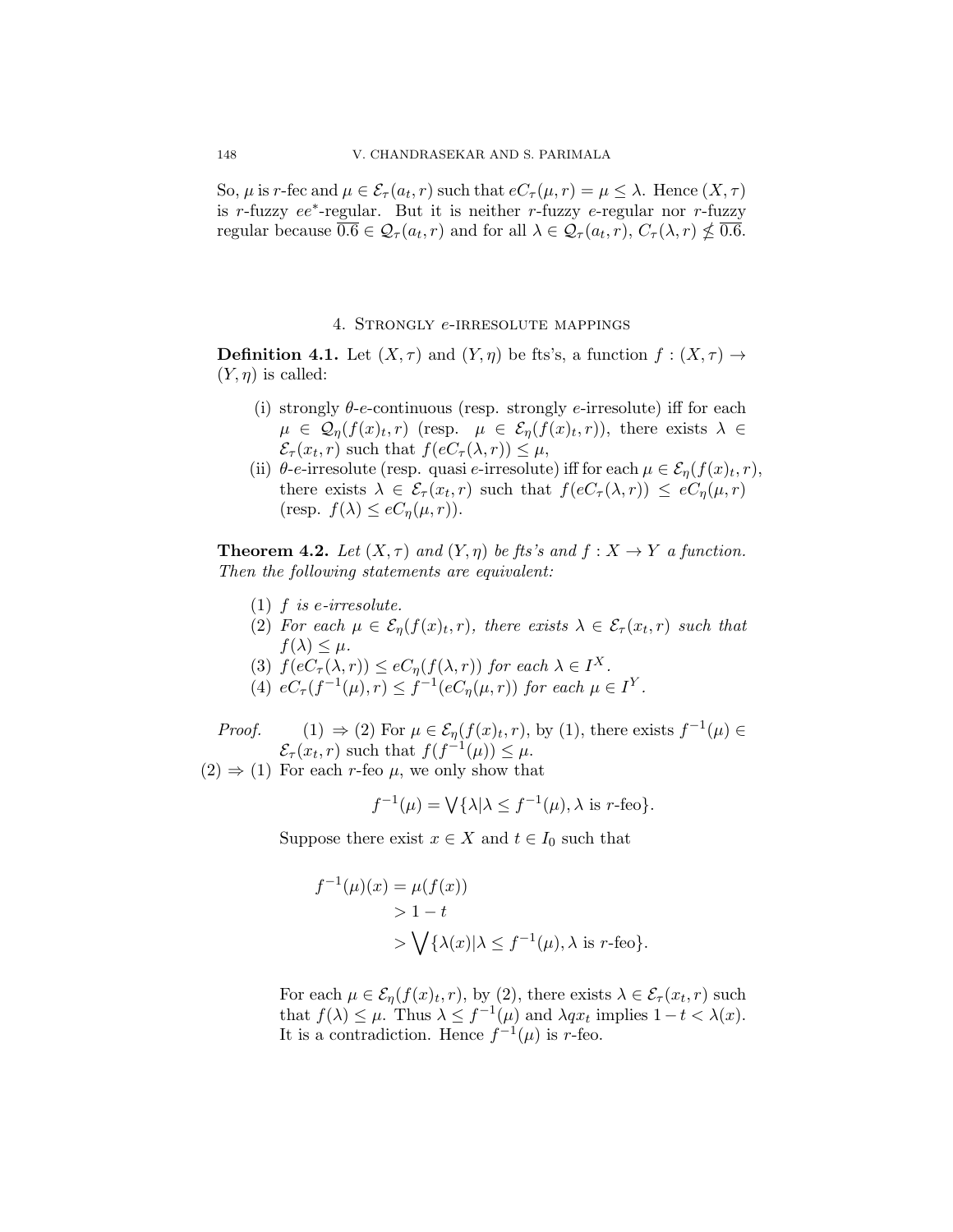$$
(1) \Rightarrow (3)
$$
  
\n
$$
eC_{\eta}(f(\lambda), r) = \Lambda \{\mu | f(\lambda) \leq \mu, \mu \text{isr-fec}\}
$$
  
\n
$$
\geq \bigwedge \{\mu | f(\lambda) \leq \mu, f^{-1}(\mu) \text{isr-fec}\}
$$
  
\n
$$
\geq \bigwedge \{f(f^{-1}(\mu)) | \lambda \leq f^{-1}(\mu), f^{-1}(\mu) \text{isr-fec}\}
$$
  
\n
$$
\geq f(\bigwedge \{(f^{-1}(\mu)) | \lambda \leq f^{-1}(\mu), f^{-1}(\mu) \text{isr-fec}\})
$$
  
\n
$$
\geq f(eC_{\tau}(\lambda, r)).
$$

$$
\Rightarrow (4) \text{ Put } \lambda = f^{-1}(\mu). \text{ Then}
$$
  

$$
eC_{\tau}(f^{-1}(\mu), r) \le f^{-1}(f(eC_{\tau}(f^{-1}(\mu), r)))
$$
  

$$
\le f^{-1}(eC_{\eta}(\mu, r)).
$$

(4) 
$$
\Rightarrow
$$
 (1) For each  $r$ -feo  $\mu \in I^Y$ , we have  $eC_\eta(\bar{1} - \mu, r) = \bar{1} - \mu$ . By (4),  
\n
$$
eC_\tau(\bar{1} - f^{-1}(\mu), r) \le f^{-1}(eC_\eta(\bar{1} - \mu, r))
$$
\n
$$
= \bar{1} - f^{-1}(\mu).
$$

So,  $eC_{\tau}(\bar{1} - f^{-1}(\mu), r) = \bar{1} - f^{-1}(\mu)$ . By Theorem [2.12](#page-3-0) (2),  $f^{-1}(\mu)$  is *r*-feo. □

**Corollary 4.3.** *Let*  $(X, \tau)$  *and*  $(Y, \eta)$  *be fts's and*  $f : X \to Y$  *a function. Then the following statements are equivalent:*

- (1) *f is e-continuous (resp. supercontinuous).*
- $f\{eC_{\tau}(\lambda,r)\}\leq C_{\eta}(f(\lambda,r))$  *(resp.*  $f(RC_{\tau}(\lambda,r))\leq C_{\eta}(f(\lambda),r)$ ), *for each*  $\lambda \in I^X$ .
- (3)  $eC_{\tau}(f^{-1}(\mu), r) \leq f^{-1}(C_{\eta}(\mu, r))$  (resp.  $RC_{\tau}(f^{-1}(\mu), r) \leq f^{-1}$  $(C_{\eta}(\mu, r))$ , for each  $\mu \in I^Y$ .

**Theorem 4.4.** *The following implications hold:*

|                                                      | $stronglye-irresolute \Rightarrow strongly \theta-e-continuous,$ |
|------------------------------------------------------|------------------------------------------------------------------|
| stronglye – irresolute $\Rightarrow$ e – irresolute, |                                                                  |
|                                                      | $\theta - e - irresolute \Rightarrow quasie - irresolute.$       |

*Proof.* We show that *e*-irresolute  $\Rightarrow$  *θ*-*e*-irresolute. Let  $(X, \tau)$  and  $(Y, \eta)$ be fts's and  $f: X \to Y$  a function. For each  $\mu \in \mathcal{E}_{\eta}(f(x), r)$ , by *e*-irresolutity and Theorem [4.2](#page-13-0) (4),  $f^{-1}(\mu) \in \mathcal{E}_{\tau}(x_t, r)$  such that

$$
eC_{\tau}(f^{-1}(\mu),r) \le f^{-1}(eC_{\eta}(\mu,r)).
$$

It implies

 $(3)$ 

$$
f(eC_{\tau}(f^{-1}(\mu),r)) \le eC_{\eta}(\mu,r).
$$

□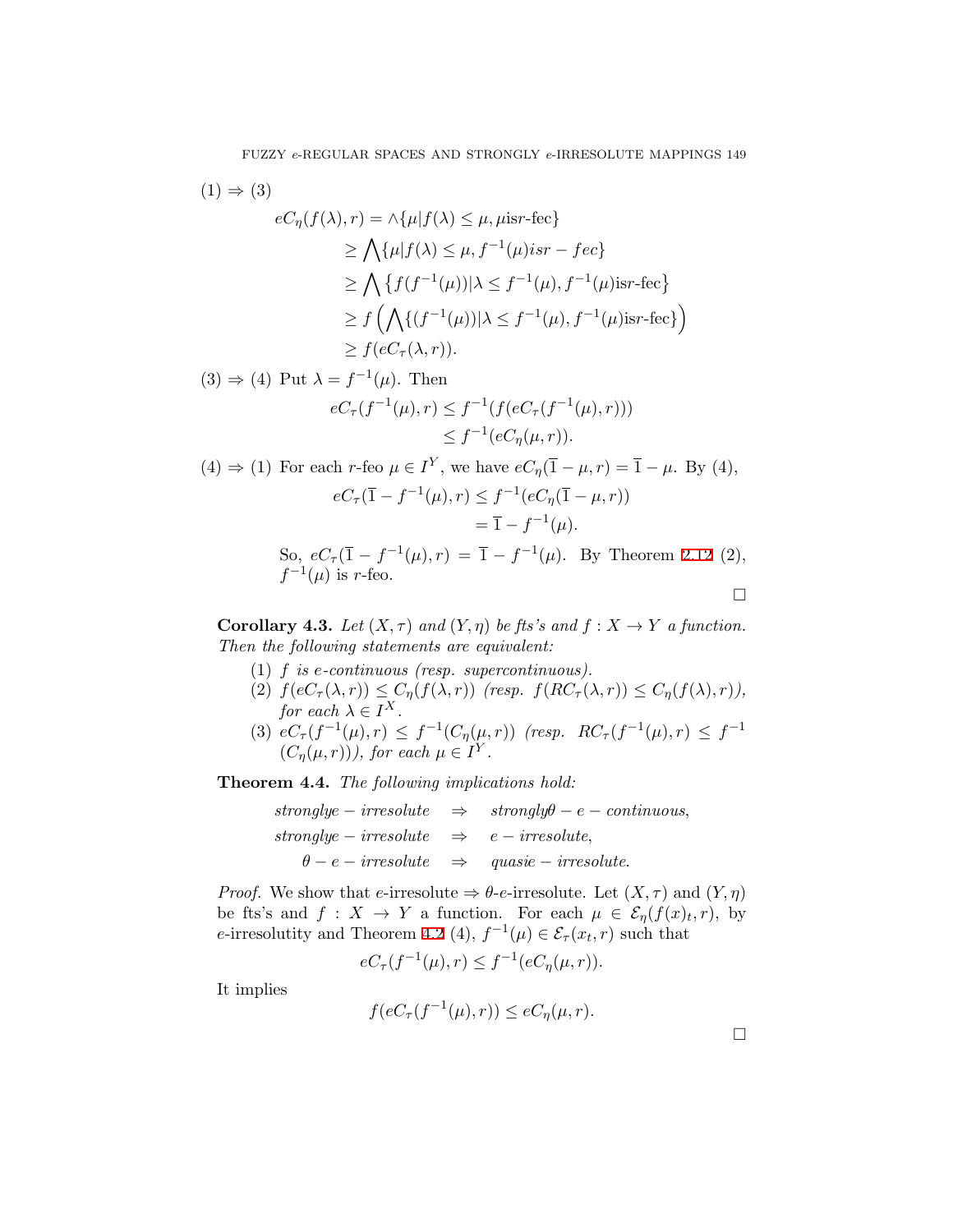**Example 4.5.** Let  $X = \{a\}$  be a set. We define the fuzzy topologies  $\tau, \eta: I^X \to I$  as follows:

$$
\tau(\lambda) = \begin{cases} 1 & \text{if } \lambda \in \{\overline{0}, \overline{1}\}, \\ \frac{1}{2} & \text{if } \lambda = \overline{0.6}, \\ 0 & \text{otherwise.} \end{cases} \qquad \eta(\lambda) = \begin{cases} 1 & \text{if } \lambda \in \{\overline{0}, \overline{1}\}, \\ \frac{1}{2} & \text{if } \lambda = \overline{0.6}, \\ 0 & \text{otherwise.} \end{cases}
$$

For  $r = 1/2$ ,  $\lambda = \overline{0.6}$  is *r*-feo in  $(Y, \eta)$  and  $\lambda$  is *r*-feo in  $(X, \tau)$ . Hence the identity function  $id_X : (X, \tau) \to (X, \eta)$  is fuzzy *e*-irresolute and strongly  $\theta$ -*e*-continuous because for  $\overline{0.6} \in \mathcal{Q}_\eta(a_t, r)$ , there exists  $\overline{0.6} \in$  $\mathcal{E}_{\tau}(a_t, r)$  such that  $eC_{\tau}(\overline{0.6}, r) = \overline{0.6} \le \overline{0.6}$ .

But the identity function  $id_X : (X, \tau) \to (X, \eta)$  is not strongly *e*irresolute because for  $\overline{0.75} \in \mathcal{E}_\eta(a_{0.3}, r)$ , and for all  $a_s \in \mathcal{E}_\tau(a_{0.3}, r)$  we have  $eC_{\tau}(a_s, r) = \overline{1} \nleq \overline{0.75}$ . Moreover,  $id_X$  is quasi *e*-irresolute but not *θ*-*e*-irresolute.

**Theorem 4.6.** *Let*  $(X, \tau)$  *and*  $(Y, \eta)$  *be fts's and*  $f : X \to Y$  *a function.* If *f is e-irresolute, then*  $f^{-1}(\mu) = eeT_{\tau}(f^{-1}(\mu), r)$  *for each*  $\mu =$  $eeT_n(\mu, r)$ .

*Proof.* Let  $\mu = eeT_{\eta}(\mu, r)$ . For each  $x_t q\overline{1} - f^{-1}(\mu)$ , we have  $f(x)_t q(\overline{1} - \mu)$ . By Lemma [3.12](#page-10-0) (2), there exists  $\rho \in e_{\eta}(f(x)_{t}, r)$  such that  $eC_{\eta}(\rho, r) \leq$  $\overline{1} - \mu$ . Since *f* is *e*-irresolute, by Theorem [4.2](#page-13-0) (4), there exists  $f^{-1}(\rho) \in$  $\mathcal{E}_{\tau}(x_t, r)$  such that

$$
eC_{\tau}(f^{-1}(\rho), r) \le f^{-1}(eC_{\tau}(\rho, r))
$$
  
 
$$
\le \overline{1} - f^{-1}(\mu).
$$

By Lemma [3.12](#page-10-0) (2),  $f^{-1}(\mu) = eeT_\tau(f^{-1}(\mu), r)$ . □

**Theorem 4.7.** *Let*  $(X, \tau)$  *and*  $(Y, \eta)$  *be fts's and*  $f: X \to Y$  *a function. Then the following statements are equivalent:*

- (1)  $f$  *is*  $\theta$ *-e-irresolute.*
- $f(eeT_{\tau}(\lambda, r)) \leq eeT_{\eta}f(\lambda, r)$  *for each*  $\lambda \in I^X$ .
- (3)  $eeT_{\tau}(f^{-1}(\mu), r) \leq f^{-1}(eeT_{\eta}(\mu, r))$  *for each*  $\mu \in I^Y$ .
- (4)  $eeT_{\tau}(f^{-1}(\mu), r) \leq f^{-1}(eC_{\eta}(\mu, r))$  for each  $r$ -feo  $\mu \in I^Y$ .

*Proof.* (1)  $\Rightarrow$  (2) Suppose there exist  $\lambda \in I^Y$  and  $r \in I_0$  such that  $f(eeT_{\tau}(\lambda, r)) \nless eeT_{\tau}(f(\lambda), r).$ 

$$
J\left(\cos\tau\left(\cdot\right),\cdot\right)\right) \neq \cos\tau\eta\left(J\left(\cdot\right),\cdot\right)
$$

Then there exist  $x \in X$  and  $t \in I_0$  such that

$$
f(eeT_{\tau}(\lambda, r))(f(x)) \geq eeT_{\tau}(\lambda, r)(x)
$$
  
> t  
> eeT\_{\eta}(f(\lambda), r)(f(x)).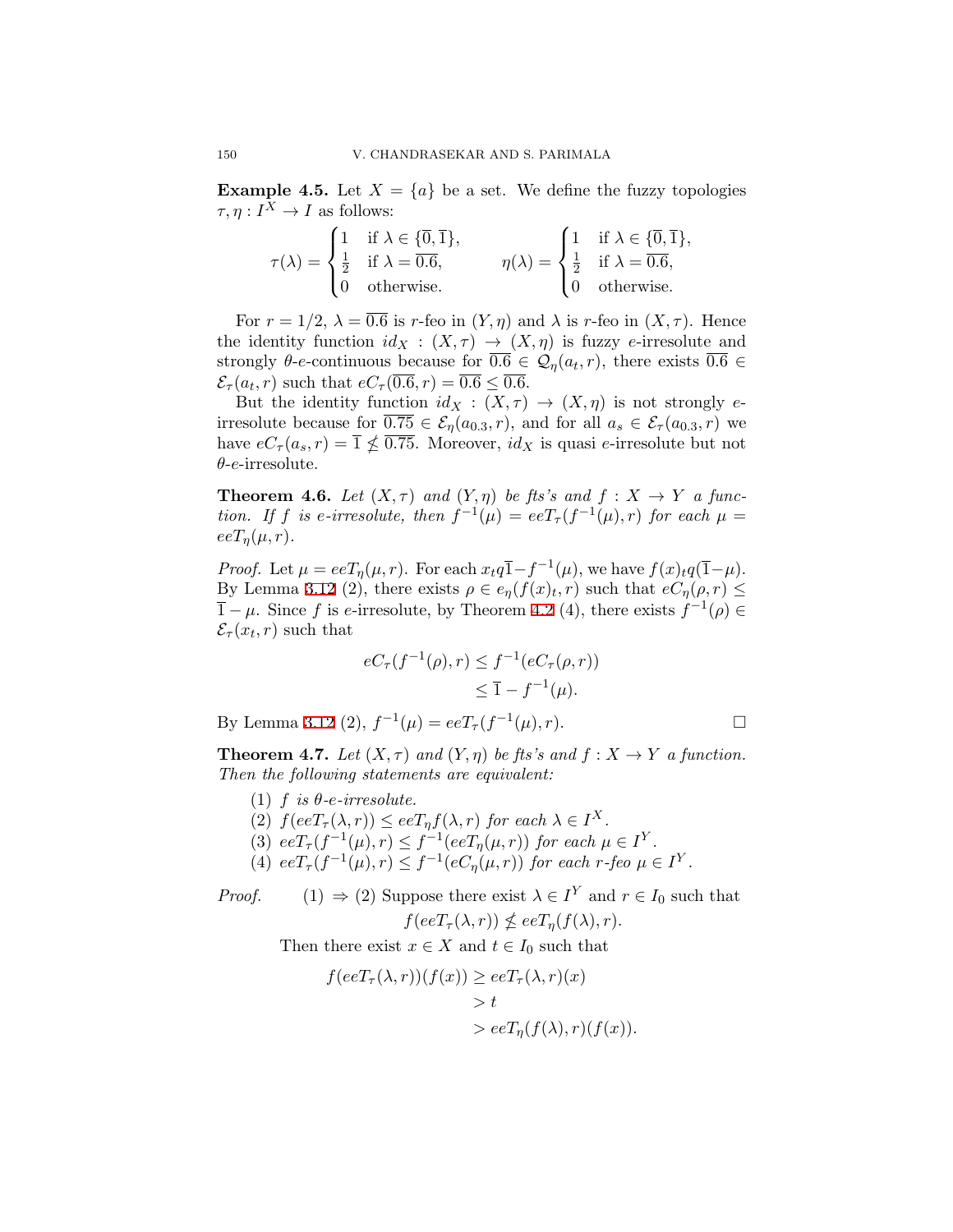Let  $f(x)$   $\notin$   $eeT_{\eta}(f(\lambda, r))$ . Then there exists  $\rho \in \mathcal{E}_{\eta}(f(x)_{t}, r)$ such that  $eC_{\eta}(\rho, r) \leq \overline{1} - f(\lambda)$ . Since *f* is  $\theta$ -*e*-irresolute, for  $\rho \in \mathcal{E}_{\eta}(f(x), r)$ , there exists  $\mu \in \mathcal{E}_{\tau}(x_t, r)$  such that

$$
f(eC_{\tau}(\mu, r)) \le eC_{\eta}(\rho, r)
$$
  

$$
\le \overline{1} - f(\lambda).
$$

It implies

$$
eC_{\tau}(\mu, r) \le f^{-1}(f(eC_{\tau}(\mu, r)))
$$
  
\n
$$
\le f^{-1}(eC_{\eta}(\rho, r))
$$
  
\n
$$
\le \overline{1} - f^{-1}(f(\lambda))
$$
  
\n
$$
\le \overline{1} - \lambda.
$$

Hence  $x_t$  is not an  $r$ - $e\theta$ - $e$  cluster point of  $\lambda$ . It is a contradiction. Thus (2) holds.

- (2)  $\Rightarrow$  (3) Put  $λ=f^{-1}(μ)$ . It is easy.
- $(3) \Rightarrow (4)$  Since  $eeT_\eta(\mu, r) = eC_\eta(\mu, r)$  for each *r*-feo  $\mu \in I^Y$  from Theorem  $3.5$  (9), it is trivial.
- $(4) \Rightarrow (1)$  Let  $\mu \in e_{\eta}(f(x)_t, r)$ . Then  $eC_{\eta}(\mu, r)\overline{q}(\overline{1} eC_{\eta}(\mu, r))$ . Hence *f*(*x*)*t* is not an *r*-*eθ*-*e* cluster point of  $\overline{1}$ -*eC<sub>n</sub>*(*µ, r*). By Theorem, *f*(*x*)*t* is not an *r*-*e*-cluster point of  $\overline{1} - eC_{\eta}(\mu, r)$ . Thus,

$$
t > eC_{\eta}(\bar{1} - eC_{\eta}(\mu, r), r)(f(x))
$$
  
=  $f^{-1}(eC_{\eta}(\bar{1} - eC_{\eta}(\mu, r), r))(x).$ 

Since  $\overline{1} - eC_n(\mu, r)$  is *r*-feo, by (4),

$$
f^{-1}(eC_{\eta}(\bar{1} - eC_{\eta}(\mu, r), r)) \geq e eT_{\tau}(f^{-1}(\bar{1} - eC_{\eta}(\mu, r)), r).
$$

It implies

$$
t > eeT_{\tau} \left( f^{-1}(\overline{1} - eC_{\eta}(\mu, r)), r \right)(x).
$$

Hence  $x_t$  is not an  $r$ - $e\theta$ - $e$ -cluster point of  $f^{-1}(\overline{1} - eC_\eta(\mu, r))$ . There exists  $\rho \in \mathcal{E}_{\tau}(x_t, r)$  such that

$$
eC_{\tau}(\rho, r) \leq \overline{1} - f^{-1}(\overline{1} - eC_{\eta}(\mu, r))
$$

$$
= f^{-1}(eC_{\tau}(\mu.r)).
$$
Thus,  $f(eC_{\tau}(\rho, r)) \leq eC_{\eta}(\mu, r).$ 

□

**Theorem 4.8.** *Let*  $(X, \tau)$  *and*  $(Y, \eta)$  *be fts's and*  $f: X \to Y$  *a function. Then the following statements are equivalent:*

(1)  $f$  *is strongly*  $\theta$ *-e-continuous.*  $(2)$   $\overline{1} - f^{-1}(\mu) = eeT_{\tau}(\overline{1} - f^{-1}(\mu), r)$  *for each*  $\eta(\mu) \geq r$ . (3)  $f^{-1}(\mu) = eeT_{\tau}(f^{-1}(\mu), r)$  *for each*  $\eta(\overline{1} - \mu) \geq r$ *.*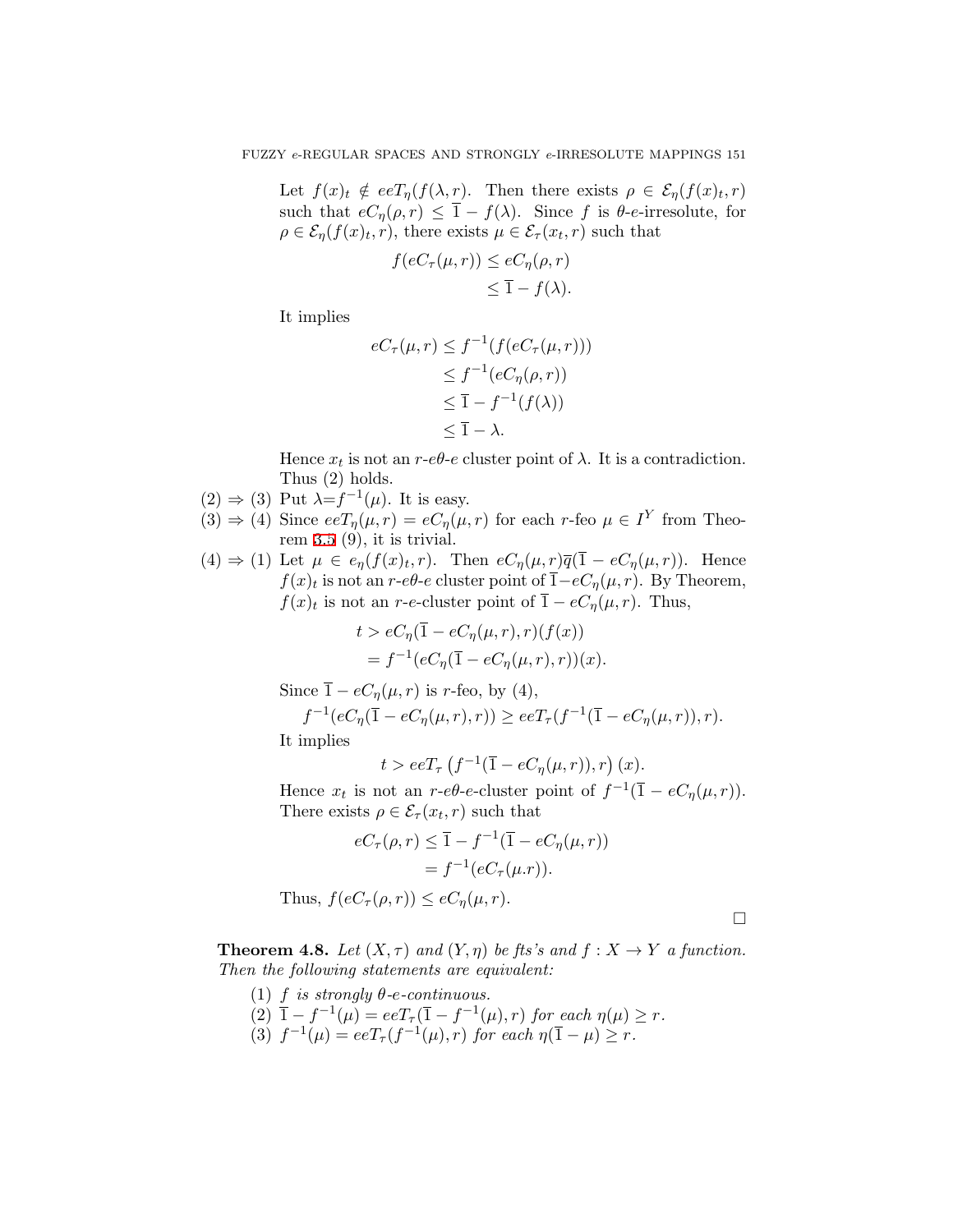(4) 
$$
f(eeT_{\tau}(\lambda, r)) \leq C_{\eta}(f(\lambda), r)
$$
 for each  $\lambda \in I^X$ .  
(5)  $eeT_{\eta}(f^{-1}(\mu), r) \leq f^{-1}(C_{\tau}(\mu, r))$  for each  $\mu \in I^Y$ .

*Proof.* (1)  $\Rightarrow$  (2) Suppose there exists  $\mu \in I^Y$  with  $\eta(\mu) \geq r$  such that

$$
\overline{1} - f^{-1}(\mu) \neq eeT_{\tau}(\overline{1} - f^{-1}(\mu), r).
$$

Then there exist  $x \in X$  and  $t \in I_0$  such that

(4.1) 
$$
(\overline{1} - f^{-1}(\mu))(x) < t < e e T_\tau (\overline{1} - f^{-1}(\mu), r)(x).
$$

Since  $x_t q f^{-1}(\mu)$  implies  $f(x)_t q \mu$ ; we have  $\mu \in \mathcal{Q}_\eta(f(x)_t, r)$ . Since *f* is strongly  $\theta$ -*e*-continuous, for  $\mu \in \mathcal{Q}_{\eta}(f(x)<sub>t</sub>, r)$ , there exists  $\lambda \in \mathcal{E}_{\tau}(x_t, r)$  such that  $f(eC_{\tau}(\lambda, r)) \leq \mu$ . It implies  $eC_{\tau}(\lambda, r) \leq f^{-1}(\mu)$ . Thus,  $eC_{\tau}(\lambda, r)\overline{q}(\overline{1} - f^{-1}(\mu))$ . Hence  $x_t$ is not an *r*- $e\theta$ -*e* cluster point of  $\overline{1} - f^{-1}(\mu)$ . Hence  $eeT_{\tau}(\overline{1} - f^{-1}(\mu))$  $f^{-1}(\mu)$ ,  $r(x) < t$ . It is a contradiction. Hence (2) holds.

- (2) and (3) are equivalent.
- $(3) \Rightarrow (4)$  Suppose there exist  $\lambda \in I^X$  and  $t \in I_0$  such that

$$
f(eeT_{\tau}(\lambda,r)) \nleq C_{\eta}(f(\lambda),r).
$$

Then there exist  $y \in Y$  and  $t \in I_0$  such that

$$
f(eeT_{\tau}(\lambda, r))(y) > t > C_{\eta}(f(\lambda), r)(y).
$$

By the definition of  $f(eeT_{\tau}(\lambda, r))$ , there exists  $x \in X$  with  $f(x) = y$  such that

$$
f(eeT_{\tau}(\lambda, r))(f(x)) \geq eeT_{\tau}(\lambda, r)(x)
$$
  
> t  
> C<sub>*η*</sub> $(f(\lambda), r)(f(x))$ 

By the definition of  $C_{\eta}(f(\lambda), r)$ , there exists  $\mu \in I^Y$  with  $f(\lambda) \leq$  $\mu$ ,  $\eta(\overline{1} - \mu) \geq r$  such that

(4.2) 
$$
f(eeT_{\tau}(\lambda, r))(f(x)) \geq e eT_{\tau}(\lambda, r)(x) > t > \mu(f(x)).
$$

On the other hand, by (3),  $f^{-1}(\mu) = eeT_\tau(f^{-1}(\mu), r)$  for each  $\eta(\overline{1} - \mu) \geq r$ . Then  $\lambda \leq \mu$  implies

$$
eeT_{\tau}(\lambda, r)(x) \le eeT_{\tau}(f^{-1}(\mu), r)(x)
$$
  
=  $\mu(f(x))$   
< t.

It is a contradiction. Hence (4) holds.  $(4) \Rightarrow (5)$  Put  $\lambda = f^{-1}(\mu)$ . It is easy.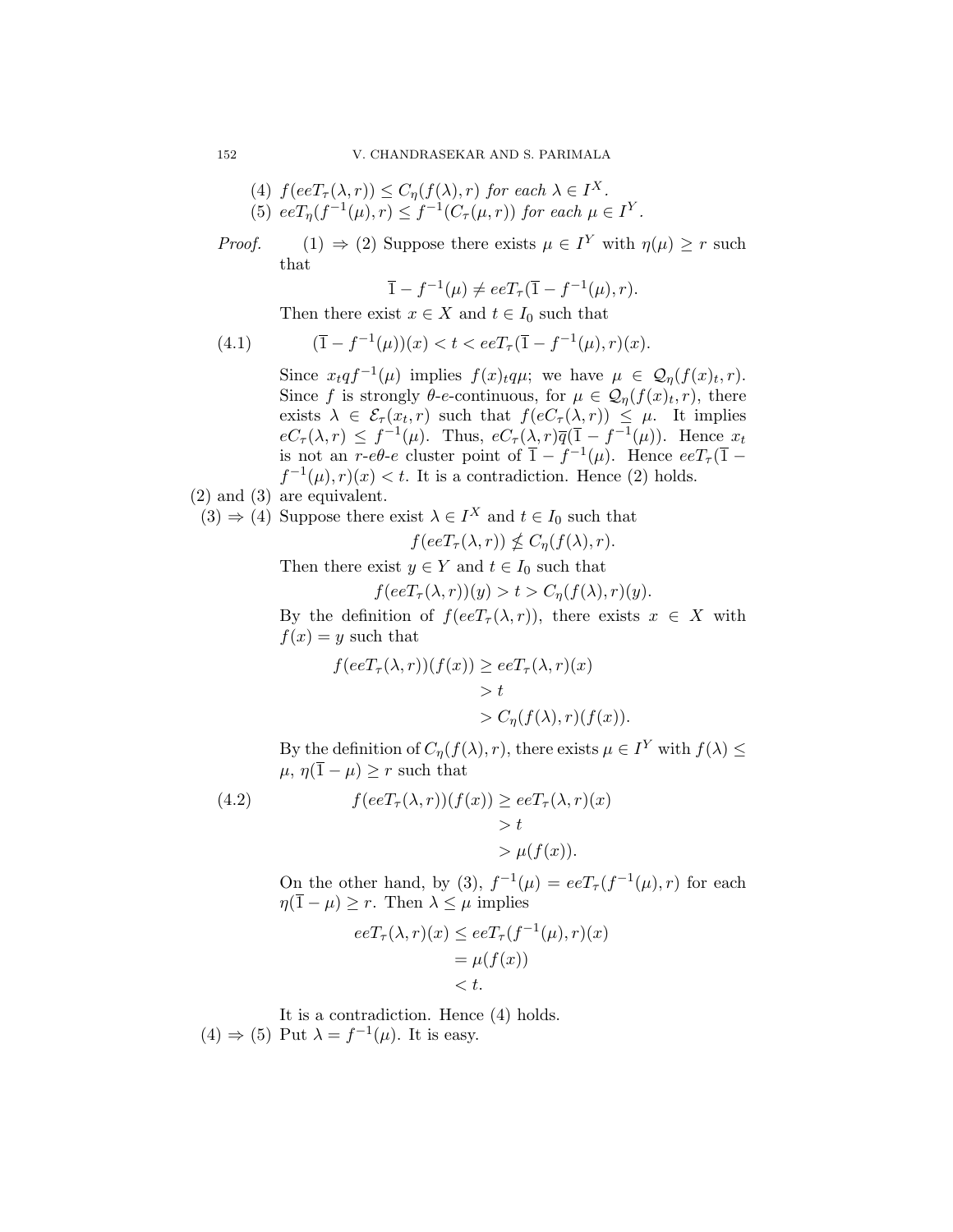(5) 
$$
\Rightarrow
$$
 (1) For each  $\mu \in Q_{\eta}(f(x)_t, r), C_{\eta}(\bar{1} - \mu, r) = \bar{1} - \mu$ . By (5),  

$$
eeT_{\eta}(\bar{1} - f^{-1}(\mu), r) = \bar{1} - f^{-1}(\mu).
$$

Since  $f(x)$ *t* $q\mu$  implies  $x_t q f^{-1}(\mu)$ , by Lemma [3.8](#page-8-0) (2), there exists  $\lambda \in \mathcal{E}_{\tau}(x_t, r)$  such that  $eC_{\tau}(\lambda, r) \leq f^{-1}(\mu)$ . It implies  $f(eC_{\tau}(\lambda, r)) \leq \mu$ . Hence *f* is strongly  $\theta$ -*e*-continuous.

□

**Theorem 4.9.** *Let*  $(X, \tau)$  *and*  $(Y, \eta)$  *be fts's and*  $f: X \to Y$  *a function. Let*  $(Y, \eta)$  *be a fuzzy regular space. Then the following statements are equivalent:*

- (1) *f is weakly e-continuous.*
- (2) *f is e-continuous.*
- (3)  $f$  *is strongly*  $\theta$ *-e-continuous.*
- *Proof.* (1)  $\Rightarrow$  (2) For  $\mu \in \mathcal{Q}_\eta(f(x)_t, r)$ , since  $(Y, \eta)$  is a fuzzy regular space, there exists  $\omega \in \mathcal{Q}_{\eta}(x_t, r)$  such that  $\mu \leq C_{\eta}(\omega, r) \leq \mu$ . Since *f* is weakly *e*-continuous, there exists  $\lambda \in \mathcal{E}_{\tau}(x_t, r)$  such that  $f(\lambda) \leq C_{\eta}(\omega, r) \leq \mu$ .
- $(2) \Rightarrow (3)$  For  $\mu \in \mathcal{Q}_{\eta}(f(x)_{t}, r)$ , since  $(Y, \eta)$  is a fuzzy regular space, there exists  $\mu \in \mathcal{Q}_{\eta}(x_t, r)$  such that  $\mu \leq C_{\eta}(\mu, r) \leq \nu$ . Since f is *e*-continuous, there exists  $\lambda \in \mathcal{E}_{\tau}(x_t, r)$  such that  $f(\lambda) \leq \mu$ . We will show that  $f(eC_{\tau}(\lambda, r)) \leq C_{\eta}(\mu, r)$ . Suppose

$$
f(eC_{\tau}(\lambda, r))(y) > t > C_{\eta}(\mu, r)(y).
$$

Then there exist  $x \in X$  with  $f(x) = y$  and  $\rho \in I^Y$ ,  $\mu \leq \rho$  with  $\eta(\overline{1} - \rho) \geq r$  such that

$$
f(eC_{\tau}(\lambda, r))(y) \ge eC_{\tau}(\lambda, r)(x)
$$
  
> t  
>  $\rho(f(x))$   

$$
\ge C_{\eta}(\mu, r)(y).
$$

On the other hand, since *f* is *e*-continuous, for  $\eta(\overline{1} - \rho) \geq r$ , there exists  $\omega \in \mathcal{E}_{\tau}(x_t, r)$  such that  $f(\omega) \leq \overline{1} - \rho$ . Thus

$$
\lambda \le f^{-1}(\mu) \le f^{-1}(\rho) \le \overline{1} - \omega.
$$

So,  $eC_{\tau}(\lambda, r)(x) \leq (\overline{1} - \omega)(x) < t$ . It is a contradiction. Thus,  $f(eC_{\tau}(\lambda, r)) \leq C_{\eta}(\mu, r)$ . Hence *f* is strongly  $\theta$ -*e*-continuous.  $(3) \Rightarrow (1)$  It is trivial.

**Theorem 4.10.** *Let*  $(X, \tau)$  *and*  $(Y, \eta)$  *be fts's.* 

(1) *Every fuzzy continuous function*  $f : X \rightarrow Y$  *is strongly*  $\theta$ -*econtinuous iff*  $(X, \tau)$  *is fuzzy e-regular.* 

□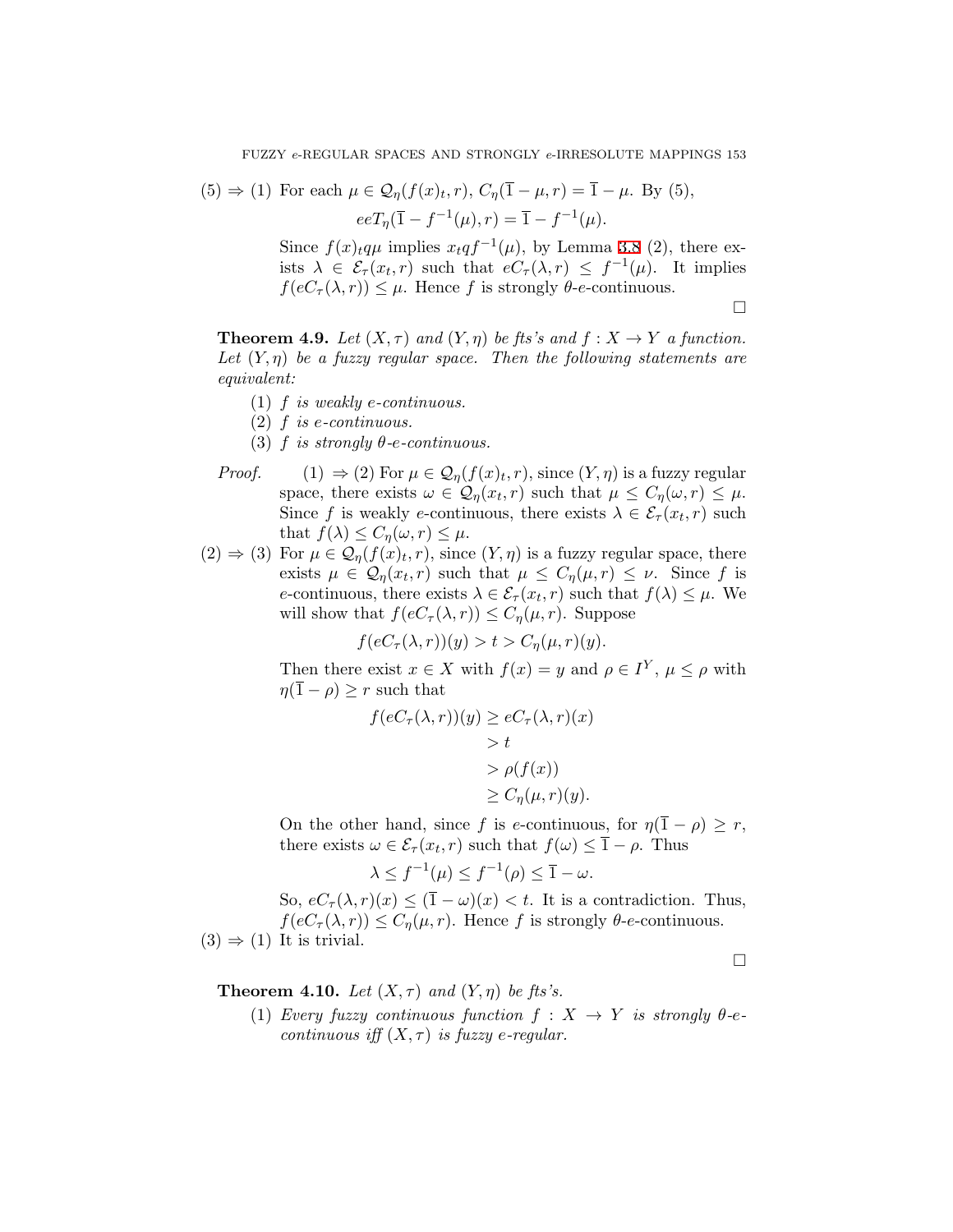- (2) *Every e*-continuous function  $f: X \to Y$  is strongly  $\theta$ -*e*-continuous *iff*  $(X, \tau)$  *is fuzzy*  $ee^*$ -regular.
- (3) *Every supercontinuous function*  $f : X \rightarrow Y$  *is strongly*  $\theta$ -*econtinuous iff*  $(X, \tau)$  *is fuzzy almost*  $e^*$ -regular.
- *Proof.* (1) ( $\Rightarrow$ ) For an identity function  $f : (X, \tau) \to (Y, \sigma)$ , by hypothesis, *f* is fuzzy continuous and strongly *θ*-*e*-continuous. For  $\mu \in \mathcal{Q}_{\eta}(f(x)<sub>t</sub>, r)$ , there exists  $\lambda \in \mathcal{E}_{\tau}(x_t, r)$  such that

 $f(eC_\tau(\lambda, r)) \leq \mu$ .

Since  $eC_{\tau}(\lambda, r) \leq C_{\tau}(\lambda, r)$  then

$$
f\left(eC_{\tau}(\lambda,r)\right) \le f\left(C_{\tau}(\lambda,r)\right) \le \mu.
$$

We have

$$
f^{-1}(\mu) = f\left(\mathcal{Q}_{\eta}(f(x)_t, r)\right) = \mathcal{Q}_{\tau}\left(f^{-1}f(x)_t, r\right) = \mathcal{Q}_{\tau}(x_t, r).
$$

Since *f* is fuzzy continuous. Then we have

$$
f\left(eC_{\tau}(\lambda,r)\right) \leq \mu \quad \Rightarrow \quad eC_{\tau}(\lambda,r) \leq f^{-1}(\mu)
$$

$$
\Rightarrow \quad eC_{\tau}(\lambda,r) \leq C_{\tau}(\lambda,r) \leq f^{-1}(\mu).
$$

By Corollary [3.11](#page-10-1) (2),  $(X, \tau)$  is fuzzy *e*-regular.

 $(\Leftarrow)$  Let *f* be fuzzy continuous. For each  $\nu \in \mathcal{Q}_{\eta}(f(x), r)$ ,  $f^{-1}(\nu) \in \mathcal{Q}_{\tau}(x_t, r)$ . Since  $(X, \tau)$  is fuzzy *e*-regular, there exists  $\mu \in \mathcal{E}_{\tau}(x_t, r)$  such that  $\mu \leq eC_{\tau}(\mu, r) \leq f^{-1}(\nu)$ . Thus,  $f(eC_{\tau}(\mu, r)) \leq \nu$ . Hence *f* is strongly  $\theta$ -*e*-continuous.

(2) (*⇒*) Since every fuzzy continuous function is fuzzy *e*-continuous then the proof followed by the necessary part of (1).

(*⇐*) By Remark [3.15](#page-11-0), since every fuzzy *e*-regular space is fuzzy  $ee^*$ -regular. Then the proof followed by the sufficiency part of  $(1)$ .

(3) Proof is similar from the above (1) and (2).

□

**Theorem 4.11.** *Let*  $(X, \tau)$  *and*  $(Y, \eta)$  *be fts's and*  $f: X \to Y$  *a function.* Let  $(Y, \eta)$  be a  $ee^*$ -regular space. Then the following statements are *equivalent:*

- (1) *f is strongly e-irresolute.*
- (2) *f is e-irresolute.*
- (3)  $f$  *is*  $\theta$ *-e-irresolute.*
- (4) *f is quasi-e-irresolute.*

*Proof.* (1)  $\Rightarrow$  (2), (2) $\Rightarrow$  (3) and (3) $\Rightarrow$  (4) are trivial from Theorem [4.2](#page-13-0)

 $(3) \Rightarrow (1)$  For each  $\nu \in \mathcal{E}_{\eta}(f(x)<sub>t</sub>, r)$ , since  $(X, \eta)$  is fuzzy  $ee^*$ -regular, there exists  $\mu \in e_{\tau}(f(x)<sub>t</sub>, r)$  such that  $\mu \leq eC_{\eta}(\mu_{t}, r) \leq \nu$ . for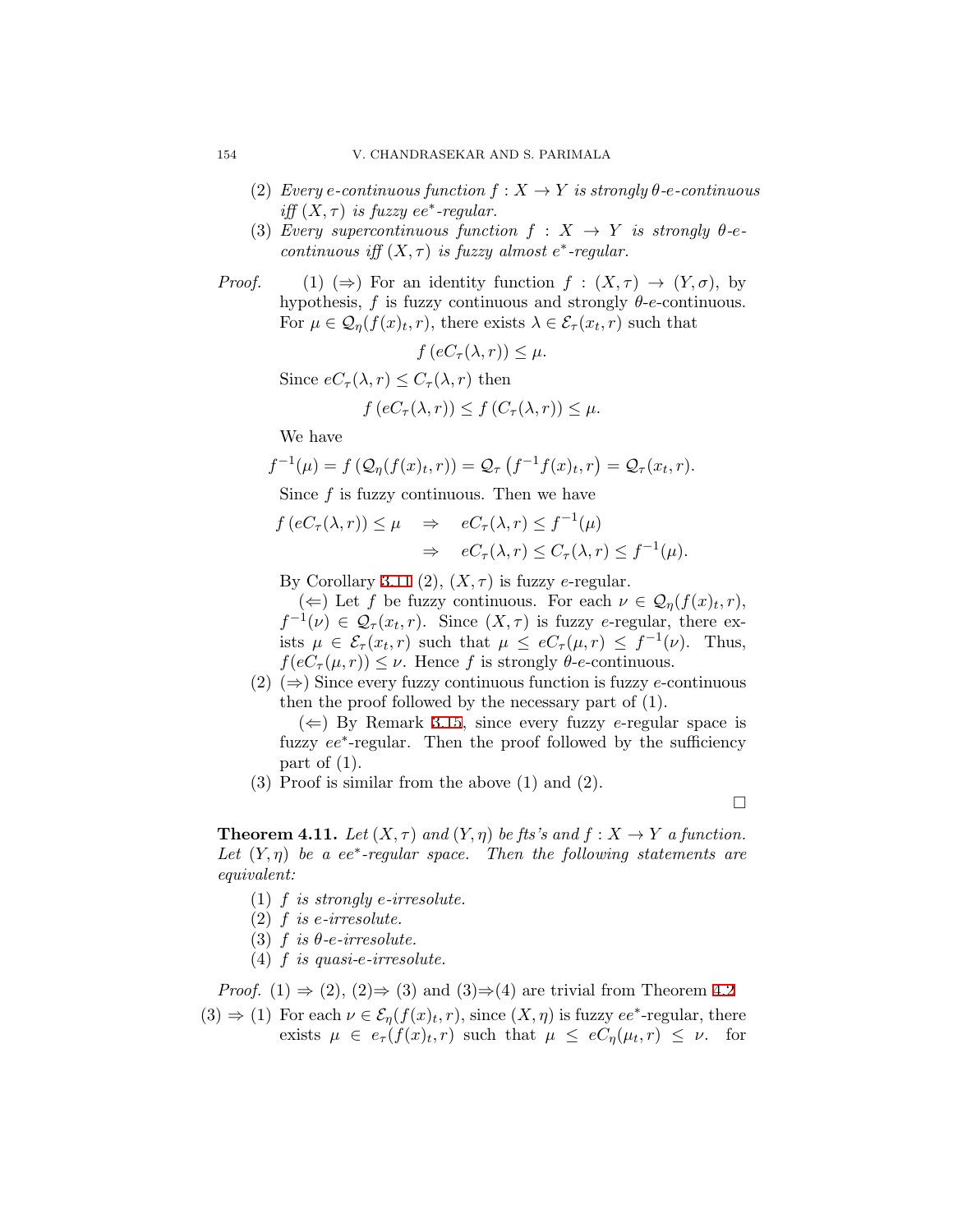$\mu \in e_{\tau}(f(x), r)$ , by (3), there exists  $\lambda \in \mathcal{E}_{\tau}(x_t, r)$  such that  $f(eC_{\tau}(\lambda, r)) \leq eC_{\eta}(\mu, r) \leq \nu$ . Hence *f* is strongly *e*-irresolute.  $(4) \Rightarrow (2)$  For each *r*-feo *v*, we only show that

$$
f^{-1}(\nu) = \vee \{ \lambda | \lambda \le f^{-1}(\nu), \lambda \text{ is } r\text{-feo} \}.
$$

Then there exist  $x \in X$  and  $t \in I_0$  such that

$$
f^{-1}(\nu)(x) = \nu(f(x))
$$
  
> 1 - t  
>  $\sqrt{\lambda} \lambda \le f^{-1}(\nu), \lambda \text{is} r - \text{feo}.$ 

For each  $\nu \in \mathcal{E}_{\eta}(f(x)<sub>t</sub>, r)$ , since  $(Y, \eta)$  is fuzzy  $ee^*$ -regular, there exists  $\mu \in \mathcal{E}_{\eta}(f(x), r)$  such that  $\mu \leq eC_{\eta}(\mu, r) \leq \nu$ . By (4), there exists  $\lambda \in \mathcal{E}_{\tau}(x_t, r)$  such that  $f(\lambda) \leq eC_{\eta}(\mu, r) \leq \nu$ . Thus  $\lambda \leq f^{-1}(\nu)$  and  $\lambda qx_t$  implies  $1 - t < \lambda(x)$ . It is a contradiction. Thus  $f^{-1}(\nu)$  is *r*-feo.

□

**Theorem 4.12.** *Let*  $(X, \tau)$  *and*  $(Y, \eta)$  *be fts's and*  $f : X \to Y$  *a function. Let*  $(X, \tau)$  *be a fuzzy ee<sup>\*</sup>-regular space. Then f is*  $\theta$ -*e*-*irresolute iff f is quasi e-irresolute.*

*Proof.* Let *f* be quasi-*e*-irresolute. For each  $\nu \in \mathcal{E}_{\eta}(f(x)<sub>t</sub>, r)$ , there exists  $\lambda \in \mathcal{E}_{\tau}(x_t, r)$  such that  $f(\lambda) \leq eC_{\eta}(\nu, r)$ . Since  $(X, \tau)$  is fuzzy  $e^*$ regular, there exists  $\mu \in \mathcal{E}_{\tau}(x_t, r)$  such that  $\mu \leq eC_{\tau}(\mu, r) \leq \lambda$ . Hence  $f(eC_{\tau}(\mu, r)) \leq eC_{\eta}(\nu, r)$ . Then *f* is  $\theta$ -*e*-irresolute. □

**Acknowledgment.** The authors would like to thank the referees for their valuable comments and suggestions.

### **REFERENCES**

- <span id="page-20-0"></span>1. C.L. Chang, *Fuzzy topological spaces*, J. Math. Anal. Appl., 24 (1968), pp. 182-190.
- <span id="page-20-1"></span>2. K.C. Chattopadhyay, R.N. Hazra, and S.K. Samanta, *Gradation of openness*, Fuzzy Sets and Systems, 49 (1992), pp. 237-242.
- 3. K.C. Chattopadhyay and S.K. Samanta, *Fuzzy topology*, Fuzzy Sets and Systems, 54 (1993), pp. 207-212.
- <span id="page-20-3"></span>4. Y.C. Kim, *δ-closure operators in fuzzy bitopological spaces,* Far East J. Math. Sci., 2 (2000), pp. 791-808.
- <span id="page-20-4"></span>5. Y.C. Kim, *r-fuzzy α-open and r-fuzzy preopen sets in fuzzy bitopological spaces*, Far East J. Math. Sci. Spec, (2000), pp. 315-334.
- <span id="page-20-2"></span>6. Y.C. Kim and S.E. Abbas, *Several types of fuzzy regular spaces,* Indian J. Pure and Appl. Math., 35 (2004), pp. 481-500.